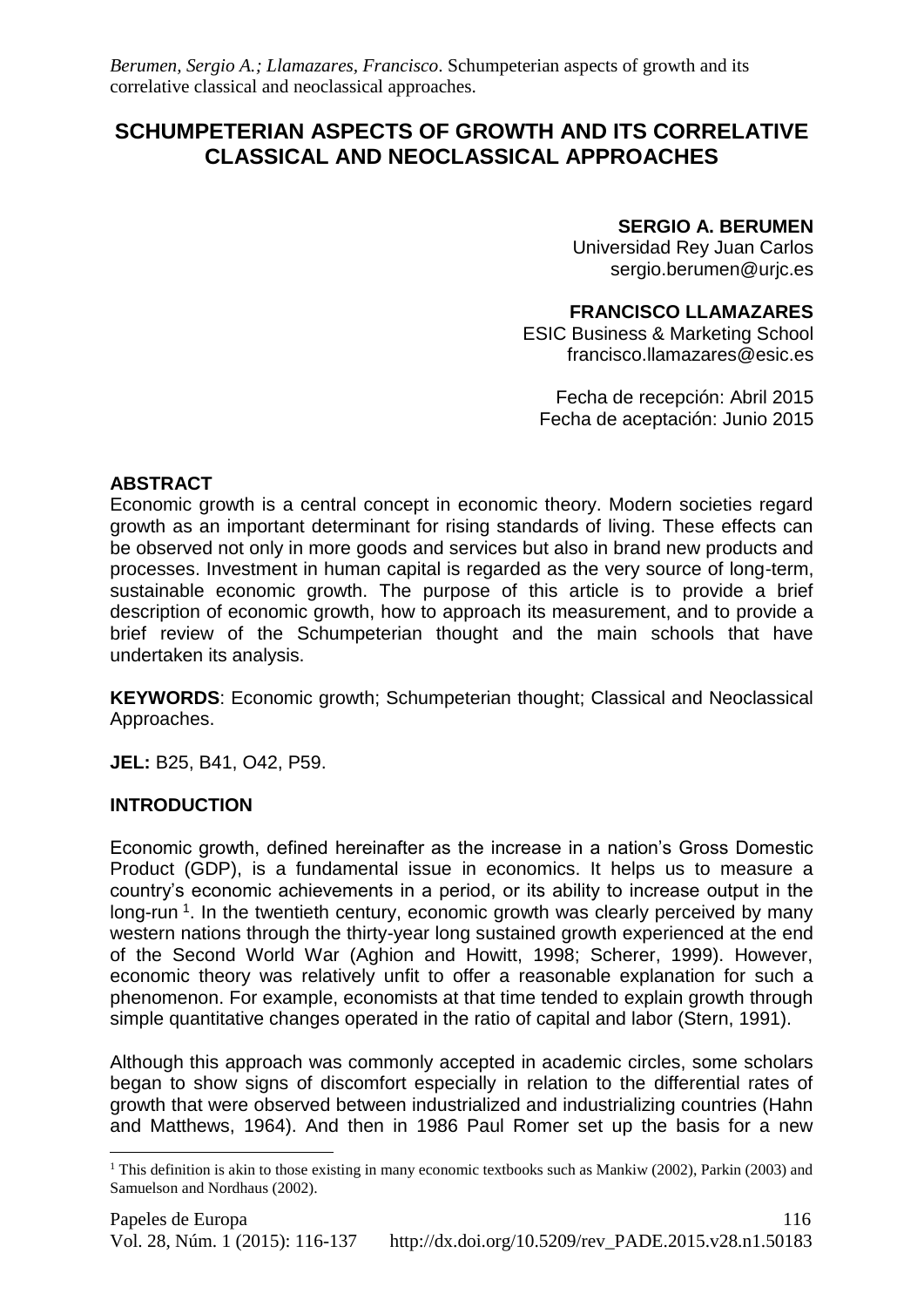approach by paying a closer attention to the role played by more qualitative factors such as knowledge (Verspagen, 2005). Romer has looked at the impact of cumulative technological capabilities (i.e., human capital) on productivity and growth, realizing that technical change was not as exogenous as formerly believed but it stems endogenously from growth itself (Fagerberg, 1994: 1170).

In this context, the purpose of this paper is to introduce the main theoretical concepts that define the economics of innovation, knowledge, and growth. It seeks to serve as a preliminary guide to this important process. The article is structured in four sections. The first section discusses the theoretical aspects of economic growth. The following section presents some indicators used to measure knowledge's impact on the economy. The third section analyzes the principal schools of thought in economic growth, namely, the classic approach, the neoclassic school and the schumpeterian thought. This work finishes with a brief summary of the concepts that were presented.

# **1. ECONOMIC GROWTH: THEORETICAL ASPECTS**

Jovanovic (2001) points out three main causes in economic theory that explain growth in standards of living: (a) the progress of science and productive knowledge; (b) the growth of individual skills; and (c) incentives. In relation to these causes, Scherer (1999) and Verspagen (2005) argue that productive knowledge is increasingly seen as one of the main factors behind economic growth, which is materialized through better production techniques, more efficient processes, and the use of cheaper inputs and methods, all of which help to create new (or substantially improved) products and services. Many studies in the field of innovation and technical change has produced very detailed analyses regarding the way in which knowledge determines innovation, and especially in relation to the effect of learning on innovation<sup>2</sup>. Kenneth Arrow (1962), for example, argues that gross investment in capital goods benefits from the cumulated improvements in labor's quality, which stems from day-to-day learning during production. Arrow names this process as "learning by doing".

Arrow was among the first scholars who identify this kind of externalities in production (Hall, 1994). These externalities, which are called knowledge spillovers, appear from the continuous interplay between physical investments in machines and equipment and workers' knowledge. That is, firms producing capital goods learn at the same time as they manufacture new equipment, businesses investing in this equipment learn by using it—though firms not currently investing in this capital can also learn from the experience of others—and all this new knowledge becomes itself an input for the economy as a whole.

Hall (1994: 327) points out that this process enhances the effectiveness of physical inputs globally—and because the effectiveness of the inputs is enhanced at the same time as the aggregate capital stock increases—a given increase of all inputs can yield a more than proportional increase of the aggregate output, that is, there appear increasing returns at the macro-level. Another way in which knowledge is converted into innovations is through the processes of creativity, appropriability, and diffusion of

<sup>2</sup> See, for example, the classical works of Kaldor (1957) and Arrow (1962).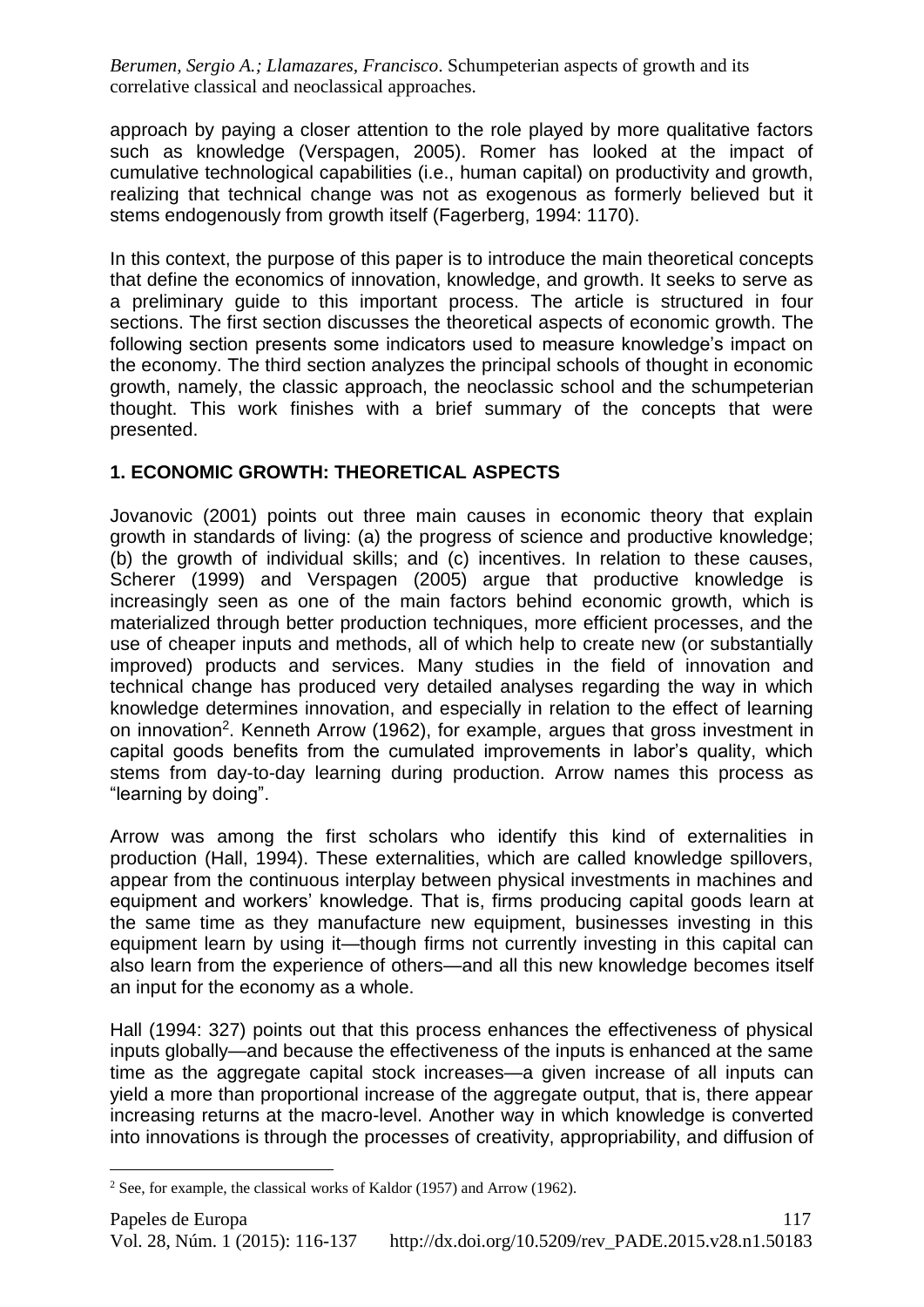skills and abilities that help to solve technical and economic problems. In the specialized literature on technical change a knowledge-based economy is defined as one in which growth is dependent on the creation, diffusion and use of knowledge (Heng, et al., 2002; Verspagen, 2005).

For the Organization for Economic Cooperation and Development (OECD):

A knowledge-based economy is defined as one where knowledge (codified<sup>3</sup> and tacit<sup>4</sup>) is created, acquired, transmitted and used more effectively by enterprises, organizations, individuals and communities for greater economic and social development<sup>5</sup>.

On the other hand, Rogers (2001) argues that innovation must be seen as a social process in which the joint participation of so many economic agents with different productive skills and intellectual capabilities determine the process' success. Since a commercial perspective, Low and Abrahamson (1997) also agree in pointing out that human skills are an essential component of innovation.

For Nonaka and Takeuchi (1995) in order for learning and knowledge to be effective it is necessary that the mechanisms of acquisition of information, comprehension, and skills be efficient. Yet, an absence of effective skills among workers is still capable of having damaging effects in a knowledge-based economy because an insufficient (or very low) level of technological capabilities can hamper growth because the implementation of new ideas asks for a minimum level of skills and resources from productive agents, as Jovanovic argues:

{…} to put new ideas into practice requires resources and skill. True, some technologies are so user friendly that their use demands no skill at all; to use a light bulb, for instance, all you have to do is screw it in. But you cannot do much with a computer if you have no education and no experience with computers<sup>6</sup>.

In practice the acquisition of productive skills needs a formal training process and a solid education background, with education being the most important factor for the success of those economies willing to be based on knowledge (World Bank, 1998; OECD, 1996; 1998). The role played by education in a knowledge-based economy has been stressed in the literature on national systems of innovation<sup>7</sup>. Under the context of a national system, education is seen as a crucial platform to support the innovative capabilities of a country (Lundvall, 1992; Nelson, 1993).

Although education is an important component of a national system of innovation, the institutional milieu is also crucial to support the innovative capabilities of that system. In this perspective a functional institutional framework tends to facilitate the transformation of knowledge into commercial innovations. For example, the instrumentation of public policies to promote industrial innovation has better chances

<sup>&</sup>lt;sup>3</sup> Tacit knowledge is that one which is not expressed by codes (i.e., codified) because is produced by experience, observation and routines, and is normally embedded in workers moving from one firm to other (see, Grimaldi and Torrisi, 2001; Nonaka and Takeuchi, 1995). This is the type of knowledge to which Kenneth Arrow refers to in his model (Arrow, 1962).

<sup>4</sup> Codified knowledge is that one which is expressed in a formal, explicit and uniform manner, and for this reason it is possible to put into the form of patents, books, papers, etc. (ibid).

<sup>5</sup> OECD, 2000a: 13.

<sup>6</sup> Jovanovic, 2001: 4099.

<sup>7</sup> According to Mowery and Oxley (1997: 154), national innovation systems can be understood as the network of public and private institutions within an economy that fund and perform R&D, translate the results of R&D into commercial innovations and effect the diffusion of new technologies.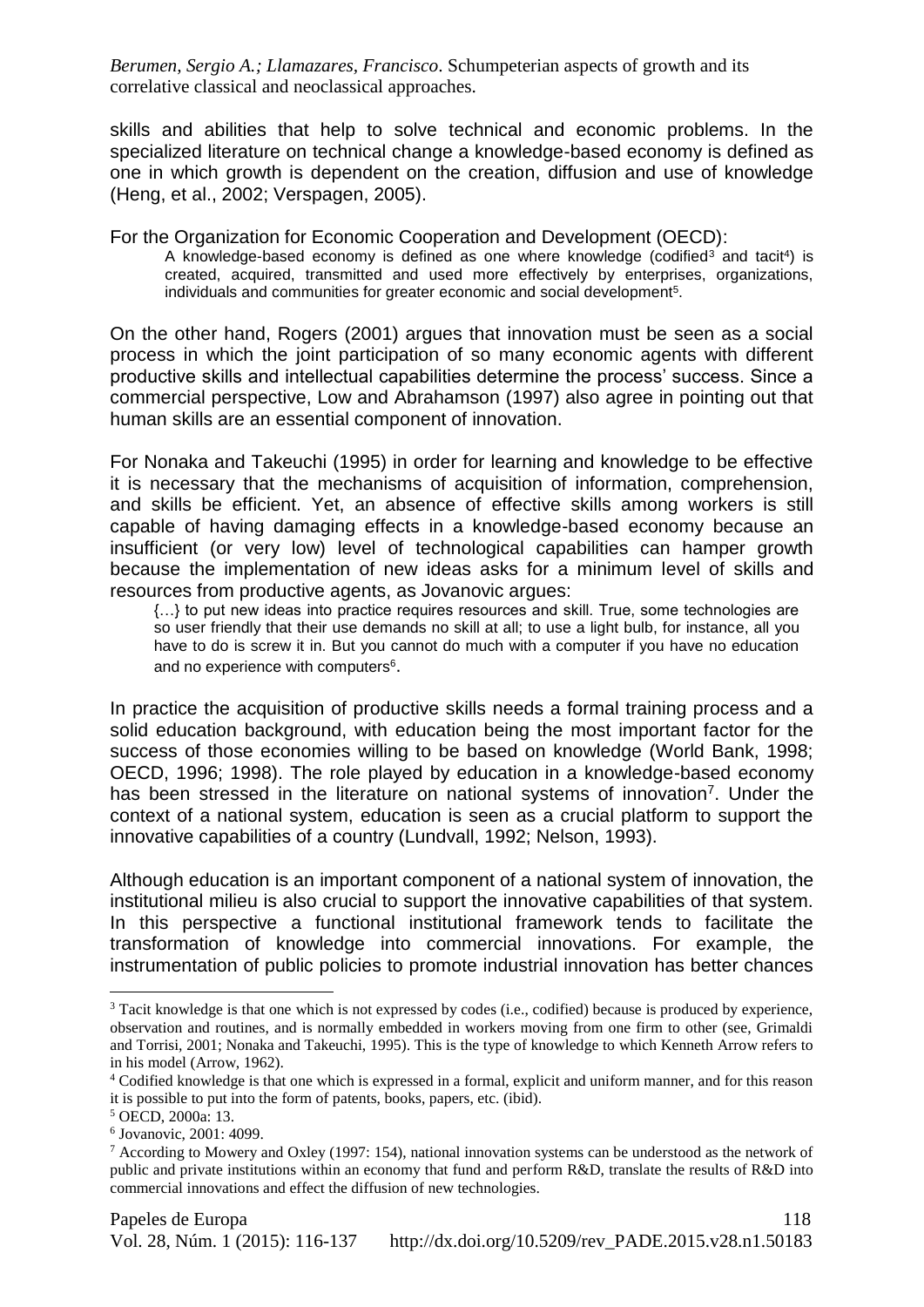of succeeding when the institutional context is functional, all of which improve the effectiveness cumulative social knowledge.

| 2,01<br>2,26<br>1,73<br>2,20(c)<br>$\ddot{\phantom{1}}$<br>$\ddot{\phantom{1}}$<br>2,44<br>2,71<br>2,24<br>$2,46$ (c)<br>2,51<br>$2,67$ (c)<br>$2,79$ (c)<br>Austria<br>1,86<br>1,89<br>1,97<br>2,03<br>Belgium<br>1,86<br>1,83<br>2,00<br>$2,04$ (p)<br>2,07<br>1,92<br>$\frac{1}{74}$ (p)<br>2,04<br>2,00<br>1,96<br>1,94<br>1,85<br>Canada<br>Chile<br>0,31<br>0,37<br>0,41<br>0,42<br>$\bar{\mathbf{r}}$<br>цý,<br>$\ddot{\phantom{1}}$<br>Ц, | País  | 2004 | 2005 | 2006 | 2007 | 2008 | 2009 | 2010 | 2011     |
|---------------------------------------------------------------------------------------------------------------------------------------------------------------------------------------------------------------------------------------------------------------------------------------------------------------------------------------------------------------------------------------------------------------------------------------------------|-------|------|------|------|------|------|------|------|----------|
|                                                                                                                                                                                                                                                                                                                                                                                                                                                   |       |      |      |      |      |      |      |      |          |
|                                                                                                                                                                                                                                                                                                                                                                                                                                                   |       |      |      |      |      |      |      |      | 2,747934 |
|                                                                                                                                                                                                                                                                                                                                                                                                                                                   |       |      |      |      |      |      |      |      |          |
|                                                                                                                                                                                                                                                                                                                                                                                                                                                   |       |      |      |      |      |      |      |      |          |
|                                                                                                                                                                                                                                                                                                                                                                                                                                                   |       |      |      |      |      |      |      |      |          |
|                                                                                                                                                                                                                                                                                                                                                                                                                                                   | Czech | 1,20 | 1,35 | 1,49 | 1,48 | 1,41 | 1,47 | 1,55 | 1,84     |
| Republic                                                                                                                                                                                                                                                                                                                                                                                                                                          |       |      |      |      |      |      |      |      |          |
| 2,48<br>2,46<br>2,58<br>3,07<br>Denmark<br>2,48<br>2,85<br>3,16                                                                                                                                                                                                                                                                                                                                                                                   |       |      |      |      |      |      |      |      | 3,092902 |
| 0,85<br>0,93<br>1,13<br>1,08<br>1,28<br>1,43<br>1,63<br>2,38(p)<br>Estonia                                                                                                                                                                                                                                                                                                                                                                        |       |      |      |      |      |      |      |      |          |
| 3,94<br>Finland<br>3,48<br>3,48<br>3,47<br>3,70<br>3,90<br>3,78<br>3,45                                                                                                                                                                                                                                                                                                                                                                           |       |      |      |      |      |      |      |      |          |
| 2,16<br>2,11<br>2,27<br>2,24<br>2,25<br>France<br>2,11<br>2,08<br>2,12                                                                                                                                                                                                                                                                                                                                                                            |       |      |      |      |      |      |      |      |          |
| 2,54<br>2,53<br>2,50<br>2,51<br>2,69<br>2,82<br>2,80<br>$2,84$ (c)<br>Germany                                                                                                                                                                                                                                                                                                                                                                     |       |      |      |      |      |      |      |      |          |
| $0,56$ (c)<br>0,60<br>$0,59$ (c)<br>0,60(c)<br>Greece<br>ò.<br>$\ddot{\phantom{1}}$                                                                                                                                                                                                                                                                                                                                                               |       |      |      |      |      |      |      |      |          |
| 1,17<br>1,17<br>1,21<br>0,94<br>1,01<br>0,98<br>1,00<br>Hungary<br>0,88                                                                                                                                                                                                                                                                                                                                                                           |       |      |      |      |      |      |      |      |          |
| 2,77<br>Iceland<br>2,99<br>2,68<br>2,65(p)<br>$\ddot{\phantom{1}}$<br>$\ddot{\phantom{a}}$<br>$\ddot{\phantom{1}}$<br>$\ddot{\phantom{a}}$                                                                                                                                                                                                                                                                                                        |       |      |      |      |      |      |      |      |          |
| 1,25<br>1,25<br>1,29<br>Ireland<br>1,23<br>1,46<br>$1,76$ (c)<br>1,71(c)                                                                                                                                                                                                                                                                                                                                                                          |       |      |      |      |      |      |      |      | 1,724105 |
| 4,29<br>4,43<br>4,51<br>4,86<br>4,49<br>4,34<br>4,38<br>Israel (1)<br>4,77                                                                                                                                                                                                                                                                                                                                                                        |       |      |      |      |      |      |      |      |          |
| 1,26<br>1,09<br>1,09<br>1,13<br>1,17<br>1,21<br>1,26<br>1,25(p)<br>Italy                                                                                                                                                                                                                                                                                                                                                                          |       |      |      |      |      |      |      |      |          |
| 3,31<br>3,41<br>3,46<br>3,26<br>3,13<br>3,47<br>3,36<br>Japan<br>$\ddot{\phantom{1}}$                                                                                                                                                                                                                                                                                                                                                             |       |      |      |      |      |      |      |      |          |
| Korea<br>2,68<br>2,79<br>3,01<br>3,21<br>3,56<br>3,74<br>3,36<br>$\ddotsc$                                                                                                                                                                                                                                                                                                                                                                        |       |      |      |      |      |      |      |      |          |
| 1,72<br>1,63<br>1,56<br>1,66<br>$1,58$ (c)<br>1,66<br>Luxembourg<br>1,48                                                                                                                                                                                                                                                                                                                                                                          |       |      |      |      |      |      |      |      | 1,425937 |
| Mexico<br>0,40<br>0,41<br>0,38<br>0,37<br>0,41<br>0,44                                                                                                                                                                                                                                                                                                                                                                                            |       |      |      |      |      |      |      |      |          |
| 1,93<br>1,90<br>1,88<br>1,81<br>1,77<br>1,82<br>1,85<br>2,04(p)<br>Netherlands                                                                                                                                                                                                                                                                                                                                                                    |       |      |      |      |      |      |      |      |          |
| <b>New</b><br>1,14<br>1,19<br>1,30                                                                                                                                                                                                                                                                                                                                                                                                                |       |      |      |      |      |      |      |      |          |
| $\mathbf{r}$ .<br>а¥.<br>$\ddot{\phantom{1}}$<br>$\mathbf{r}$ .<br>Zealand                                                                                                                                                                                                                                                                                                                                                                        |       |      |      |      |      |      |      |      |          |
| 1,51<br>1,59<br>1,76<br>Norway<br>1,57<br>1,48<br>1,58<br>1,68<br>1,64(p)                                                                                                                                                                                                                                                                                                                                                                         |       |      |      |      |      |      |      |      |          |
| Poland<br>0,56<br>0,57<br>0,56<br>0,57<br>0,60<br>0,67<br>0,74<br>0,77                                                                                                                                                                                                                                                                                                                                                                            |       |      |      |      |      |      |      |      |          |
| Portugal<br>$0,74$ (c)<br>0,78<br>0,99(c)<br>1,17<br>1,50<br>1,64<br>1,59<br>1,49(p)                                                                                                                                                                                                                                                                                                                                                              |       |      |      |      |      |      |      |      |          |
| Slovak<br>0,51<br>0,51<br>0,49<br>0,46<br>0,47<br>0,48<br>0,63<br>0,68                                                                                                                                                                                                                                                                                                                                                                            |       |      |      |      |      |      |      |      |          |
| Republic                                                                                                                                                                                                                                                                                                                                                                                                                                          |       |      |      |      |      |      |      |      |          |
| 1,39<br>$\overline{1,}44$<br>2,09<br>$\overline{2}$ , 47 (p)<br>Slovenia<br>1,56<br>1,45<br>1,66<br>1,85                                                                                                                                                                                                                                                                                                                                          |       |      |      |      |      |      |      |      |          |
| 1,06<br>1,12<br>1,20<br>1,27<br>1,35<br>1,39<br>Spain<br>1,39<br>1,33                                                                                                                                                                                                                                                                                                                                                                             |       |      |      |      |      |      |      |      |          |
| 3,58<br>3,56<br>3,68<br>3,40<br>3,60<br>$3,39$ (c)<br>$3,37$ (c)<br>Sweden<br>$3,70$ (c)                                                                                                                                                                                                                                                                                                                                                          |       |      |      |      |      |      |      |      |          |
| 2,82<br>Switzerland<br>2,87<br>$\sim$                                                                                                                                                                                                                                                                                                                                                                                                             |       |      |      |      |      |      |      |      |          |
| 0,72<br>0,52<br>0,59<br>0,58<br>0,73<br>0,85<br>0,84<br><b>Turkey</b><br>$\ddot{\phantom{a}}$                                                                                                                                                                                                                                                                                                                                                     |       |      |      |      |      |      |      |      |          |
| United<br>1,69<br>1,72<br>1,74<br>1,77<br>$1,78$ (c)<br>$1,84$ (c)<br>1,80(c)                                                                                                                                                                                                                                                                                                                                                                     |       |      |      |      |      |      |      |      | 1,77(p)  |
| Kingdom                                                                                                                                                                                                                                                                                                                                                                                                                                           |       |      |      |      |      |      |      |      |          |
| United<br>2,55<br>2,59<br>2,65<br>2,72<br>2,86<br>2,91<br>2,83<br>2,77(p)<br><b>States</b>                                                                                                                                                                                                                                                                                                                                                        |       |      |      |      |      |      |      |      |          |
| <b>EU27</b><br>1,94(p)<br>1,76<br>1,77<br>1,73<br>1,74<br>1,84<br>1,92<br>1,91                                                                                                                                                                                                                                                                                                                                                                    |       |      |      |      |      |      |      |      |          |
| <b>OECD Total</b><br>2,22<br>2,26<br>2,29<br>2,36<br>2,41<br>2,38<br>2,18                                                                                                                                                                                                                                                                                                                                                                         |       |      |      |      |      |      |      |      |          |

Table 1: Gross Expenditures on R&D (as % of GDP) for selected OECD Members: 2004-2011

Last updated: 27 May 2015; disclaimer: http://oe.cd/disclaimer

Notes: Due to data availability problems the following OECD countries are not included: Luxembourg, Norway, Czech Republic, New Zealand, Hungary, Portugal, Turkey, Greece, Poland and Slovak Republic.

1) The statistical data for Israel are supplied by and under the responsibility of the relevant Israeli authorities. The use of such data by the OECD is without prejudice to the status of the Golan Heights, East Jerusalem and Israeli settlements in the West Bank under the terms of international law.

c) National estimate or projection.

p) Provisional.

Source: OECD (2014) Science, Technology and Industry Outlook 2014, p. 23 [Data are available online at: http://www.oecd-ilibrary.org/science-and-technology/gross-domestic-expenditure-on-r-d\_2075843x-table1]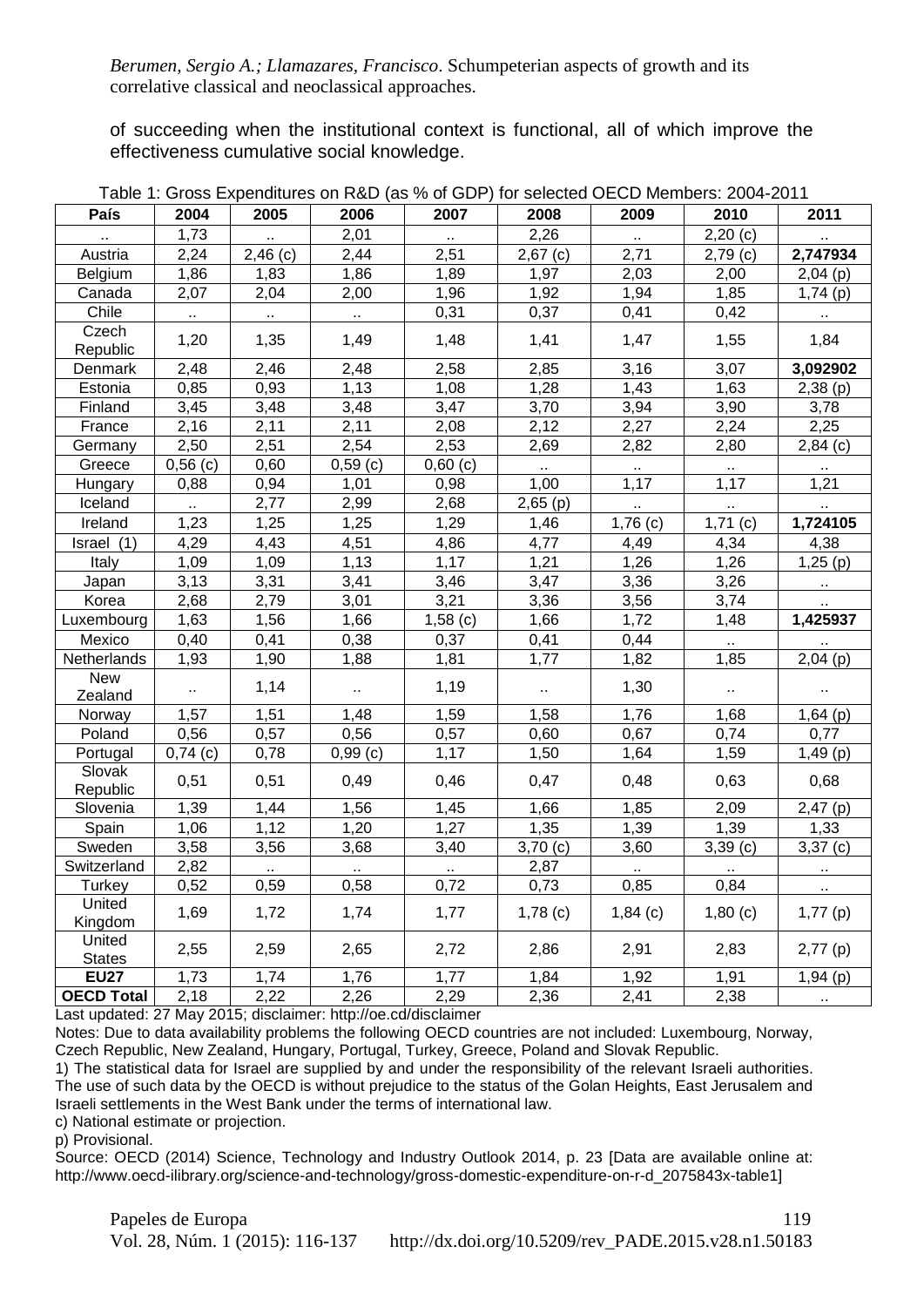Nations can use a number of fiscal policies such as employment incentives, industrial subsidies and regulatory rules and norms to set up, at a macroeconomic level, the appropriate conditions that help to spur innovation through knowledge-intensive investments<sup>8</sup> (OECD, 2007). In relation to the instrumentation of this type of policies, a small group of countries in the OECD area stands up because of their successful application of plans and programs focused on promoting knowledge and innovation. These nations are Sweden, Finland, Japan, Switzerland, South Korea, the United States and Germany. The key for their success in promoting innovation-led growth has been their persistent and increasing investment, as percent of GDP, in research and development (R&D). That is, the amount of money spent by these nations on R&D during the last decade exceeds the average percent of the OECD area, as the table 1 shows.

It is worth mentioning that the current economic growth of some OECD members (namely Finland, South Korea and Sweden) is being increasingly supported by sustained investments in Information and Communication Technologies (ICTs). As pointed out by Shapiro and Varian (1999), ICTs are actually facilitating and accelerating the adoption and diffusion of the accumulated knowledge.

According to Luc Soete (2001), ICTs represent the first global technological transformation with which modern societies have been confronted. In his opinion, ICTs' impact on globalization lands in five lines of development: 1) in finance because capital is the ultimate (intangible) global tradeable good; 2) in the farranging deregulation move leading not only to the liberalization of trade and investment flows but also to the deregulation of many intermediate services which are central in the organization of markets and transactions; 3) in the practice of formalized (and publicly announced) international co-operation and agreements between firms; 4) in the free exchange of information and knowledge about new products and markets, that is conveyed by academic activities and media; and 5) in the stock of expertise, experiences, and personal networks that have developed over years in international relations and business, mainly through the activities of internationalized business services but also through personal contact and cultural links (Soete, 2001: 26-27).

The impact of ICTs on a knowledge-based economy is larger when new products and services such as the Internet and the mobile telephony are considered. Interestingly, these technologies were themselves a result of knowledge-intensive processes. Therefore, it is necessary to evaluate the role played by technological infrastructure on innovation (Tassey, 2004); or as Shapiro and Varian has pointed out, "infrastructure is to information as a bottle is to wine: the technology is the packing that allows the information to be delivered to end consumers" (Shapiro and Varian, 1999: 8).

From an enterprise's viewpoint, economic growth and development in an ICT age will be determined by increasing levels of interrelation and interconnection with

<sup>&</sup>lt;sup>8</sup> Khan (2001: 22) defines investment in knowledge as expenditures directed towards activities with the aim of enhancing existing knowledge and/or acquiring new knowledge or diffusing knowledge. According to Khan, education and software expenditures, training, innovation and industrial design expenditures should also be additional components of the total investment in knowledge.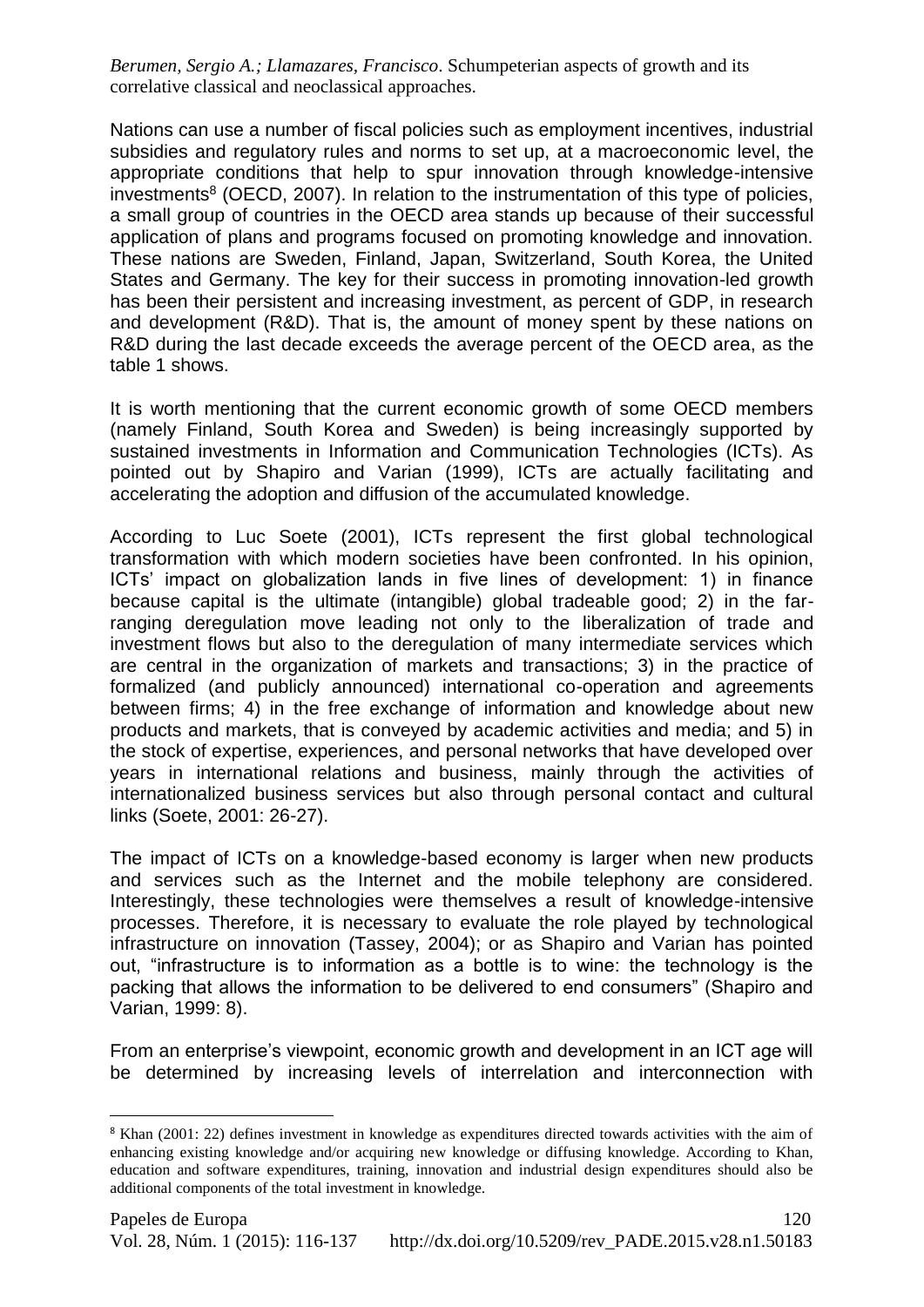cumulative knowledge being the key factor to survive. In a following section we will discuss how economic theory formally describes the process of knowledge accumulation. In the meantime we will present some indicators that will be useful in measuring the economics of innovation and knowledge.

## **2. SOME INDICATORS FOR THE KNOWLEDGE-BASED ECONOMY**

Traditionally, the measurement of knowledge has been a nuisance for the economic modeling of innovation because of the difficulties in handling the term "knowledge." In this respect, Kenneth Boulding (1966) regrets to acknowledge that there is a lack of an appropriate word to describe mind's content without having to discuss whether this content actually relates closely to the mind's structure. Given the difficulties in establishing a cardinal measurement of "knowledge," most existing economic models use proxy indicators to that end<sup>9</sup>. These indicators generally group around four main categories $10$ :

*1. Knowledge Creation*, which can be approached by:

1.1) the percentage of GDP spent on R&D, (i.e., the intensity of R&D conducted in the economy);

1.2) the number of researchers per capita, (i.e., the availability of human resources needed for R&D);

1.3) the number of U.S. patents per capita, (i.e., the overall quality of the national innovation system by the scientific output it creates).

*2. Knowledge Acquisition/Transfer*, which can be approached by:

2.1) the percentage of total imports that goes to technology balance of payments (i.e., the intellectual content embedded in imports from other countries);

2.2) the number of head and regional offices in a country, (i.e., the amount of firm-specific knowledge brought in by Multinationals and regional firms);

2.3) the size of the knowledge intensive business services sector, (to provide intermediate products and services to firms, thereby perpetuating innovative practices and services from global sources).

*3. Knowledge Diffusion*, which can be approached by:

3.1) ICT spending as a percentage of GDP, (i.e., the intensity of resources put into developing information infrastructure);

3.2) Internet access cost as a percentage of per capita GDP, (i.e., the affordability of ICT services, which will determine the usage of a country's ICT network);

3.3) the percentage of workforce with at least secondary school education, (i.e., the basic IT and linguistic skills to tap onto ICT network).

*4. Knowledge Application*, which can be approached by:

4.1) the percentage of workforce with university education, (i.e., the ability of workforce to seek out, process and use relevant information);

4.2) the percentage of "knowledge workers" in workforce, (i.e., jobs that demand and allow workers to apply knowledge extensively);

<sup>9</sup> Ian Steedman has critically reviewed the theoretical treatment of knowledge in those models pertaining to the so-called "New Growth Theory" (NGT). For him, there is a faulty assumption in thinking of the stock of knowledge as homogenous, which, he argues, may well not be cardinally measurable; so that these models cannot yield convincing conclusions (Steedman, 2001: 10).

<sup>&</sup>lt;sup>10</sup> A useful taxonomy in this field has been provided by Heng and colleagues (2002).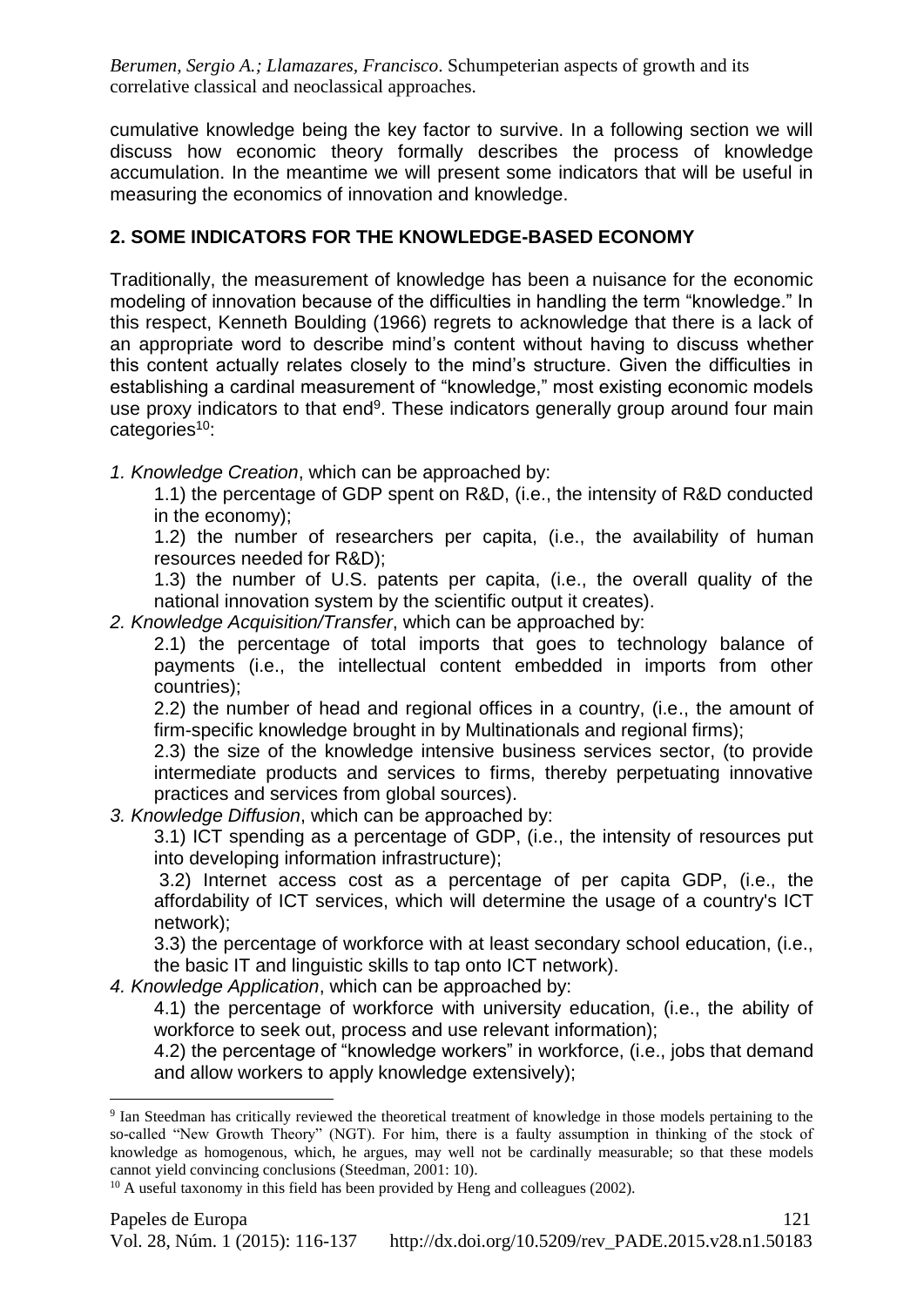4.3) The World Competitiveness Yearbook ranking of entrepreneurship, (i.e., the ability of the economy to create new business models for generating, acquiring, diffusing and applying new ideas and processes).

It is worth stressing that this kind of indicators is becoming a standard in OECD evaluations of innovation capabilities within a national system (see, for example, OECD, 2006). Therefore, the use of indicators allows the comparison of innovative performance between countries and the true contribution of knowledge-intensive sectors to economic growth in a given nation. This aspect of growth is important in evaluating the degree of acquisition of knowledge and skills in a knowledge-based economy (see, for example, OECD, 1996; 1998; 2000b; 2007). Once we have seen the importance of measuring knowledge, we now shall discuss the main theoretical approaches that support the empirical analysis of economic growth.

# **3. THE CLASSICAL APPROACH TO TECHNICAL CHANGE**

The first formal approach to the analysis of economic growth was advanced just in the beginnings of the industrial revolution at the end of the eighteenth century in England (Stern, 1991). In that time England was experiencing a demographic boom as a result of unprecedented improvements in people's welfare<sup>11</sup>. Nonetheless, the effects of this population explosion did not take long to alarm perceptive observers, especially to Thomas Robert Malthus.

Malthus became famous due to their dismal thoughts on the economic consequences of the British overpopulation. In order for him to support his hypotheses, Malthus had to peer painstakingly at statistics on births and deaths available in English churches. By doing this, Malthus set up the basis of statistical analysis in economics. Malthus' work in population statistics led him to formulate the first-ever theory of economic growth (Scherer, 1999: 10-16).

The synthesis of the Malthusian vision of economic growth is as follows. For Malthus economic growth (Y) is determined by the quantity of workers engaged in production (L), which, in turn, depends on population (N). That is, economic growth is a function of the size of population and the capital involved<sup>12</sup>, as the following equation suggests:

$$
Y = f(\overline{K}, L(N))
$$

In this approach, an increase in population (N) lowers workers' productivity because the capital stock is fixed ( $\overline{K}$ ). A peculiar feature of this model is that it assumes that population will grow exponentially if it is not fettered, while food and meals will show a slower growth rate (Malthus, 1803[1999]). Formally the equation that explains the population growth rate in the Malthusian scheme is:

<sup>&</sup>lt;sup>11</sup> Parkin reports that after being relatively stable for several centuries, the population of Britain increased by 40 percent between 1750 and 1800 and by a further 50 percent between 1800 and 1830. Parkin attributes this population expansion to improvements in diet and hygiene (Parkin, 2003: 557).

 $12$  The logic of this situation rests on the fact that workers had to get a subsistence real wage as large as to keep them alive, but in case it was not large enough as to maintain life they clearly had no incentives to work for any patron offering such a low wage (Costabile and Rowthorn, 1985).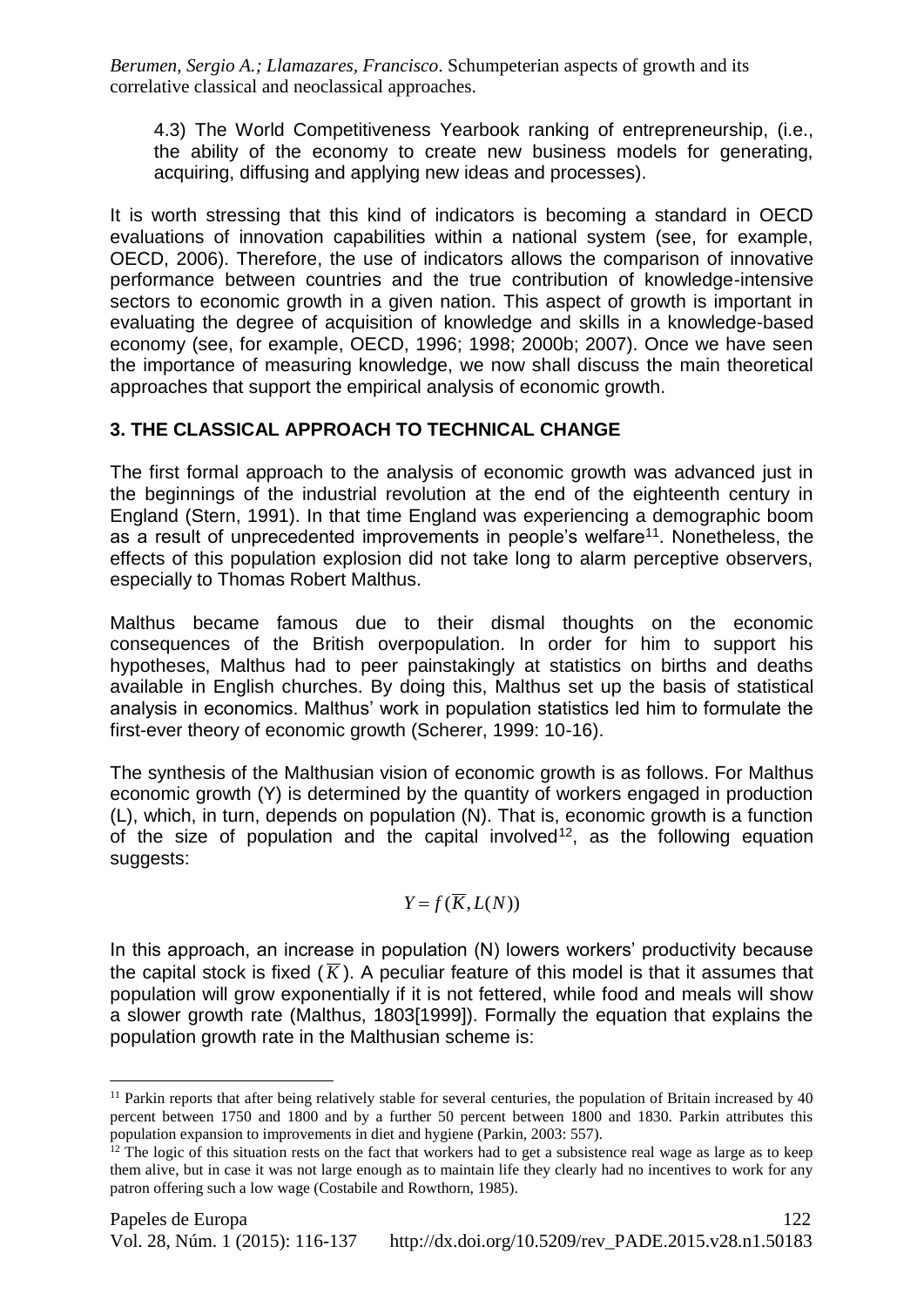$N(t) = N_0 e^{rt}$ 

Under a population explosion trend, wages tend to decline and thus becoming insufficient to guarantee life. In that case workers cannot survive. This situation triggers a population-cut mechanism which tends to steer the economic system back to the original equilibrating point.

This process is better explained in the following figure, which shows how the growth process begins at point A, where the economy is in equilibrium. In this point the productivity curve (CP1) intersects the subsistence wage. In this scheme technical change is modeled as an exogenous event which translates the productivity curve toward an upper value  $(CP_2)$ , moving the economy up to a new equilibrium (point B). As a result, population grows and both capital and real GDP per hour tend to diminish. The process finishes at point C when real GDP per hour returns to its former subsistence level.





**Capital per hour of labor**

According to the abovementioned figure, if productivity were enhanced by an unexpected innovation, workers would suffer in the long-term because enhanced productivity would stimulate people to fathering more children, and thus increasing total workforce. So, wages would have to plummet as a consequence of overpopulation. In this point, new wages would be insufficient to guarantee the new workers' subsistence pushing the unemployed workforce to starving, cutting down the excess in population, and thus returning wages to the former equilibrium level. This is Malthus' model in a nutshell.

Needless to say that Malthus' dismal forecast has never materialized because he (wrongly) assumed that population grows unfettered when real GDP per hour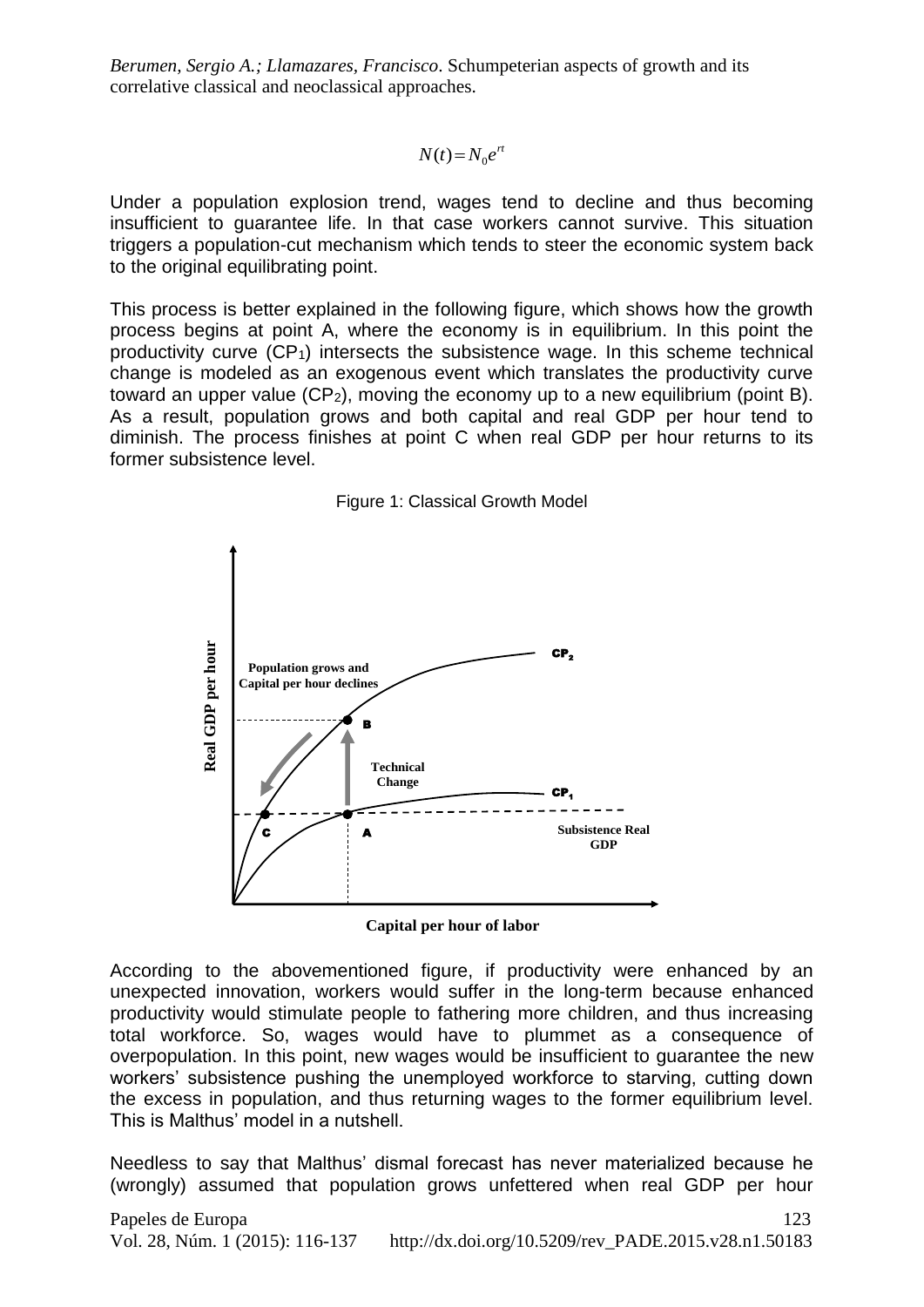exceeds workers' subsistence wages<sup>13</sup>. Yet, this theoretical mistake took years to overcome and economic growth was not satisfactorily explained until a more comprehensive understanding of the economic forces determining productivity growth was available, as seen next.

# **4. THE NEOCLASSICAL APPROACH TO TECHNICAL CHANGE**

Due to the rapid recovery of the world economy in the aftermath of the Second World War, economic growth began to capture the attention of academic circles (Amable, 1994). Although the explanations to the phenomenon existing at that time were suitable to explicate the trajectories shown by the post-war economies, they began to exhibit various theoretical and interpretative deficiencies. Consequently, a change in the theoretical approach to economic growth emerged in the mid-1950s: the neoclassical approach (Mankiw, 2002).

The neoclassical school of economic growth follows the classical perspective on production by considering labor and capital (the traditional inputs in production) prone to exhibit decreasing returns if used in isolation from each other, but it represents a reassessment of the classical theory by proposing that GDP per capita tends to grow when technical change induces new investment and saving rates which, in turn, tend to raise capital per hour of labor. This approach is known as the theory of balanced growth, or steady-state growth (Hall, 1994; Scherer, 1999).

Even though Roy Harrod and Evsey Domar are acknowledged as the pioneering contributors of this approach, the analyses produced by Frank Ramsey in the mid-1920s in Cambridge can be seen as the true origin of the neoclassical theory of economic growth (Aghion and Howitt, 1998).

The neoclassical theory of economic growth assumes that capital (K) is cumulative whereas labor (L) may or may not be so. This implies that without an upward trend in the use of input L—or under a constant pace of technical change—growth will sooner or later come to a halt due to decreasing returns in the use of K, which is the only cumulative input (Hall, 1994).

However, economic growth based only on capital accumulation tends to provoke a declining rate of return which cancels out any long-term incentive to invest. Under these conditions, only exogenous factors may spur growth (Scherer, 1999; Verspagen, 2005). Given that growth depends crucially on technical change in the neoclassical perspective, it is then possible to distinguish two types of modeling in this school: those models in which all technological activity is exogenous to the system, and those in which technical change is actually endogenous. We shall discuss the first type first.

### **5. NEOCLASSIC MODELS OF EXOGENOUS GROWTH**

 $\overline{a}$ 

The neoclassic approach assumes a well-behaved and simplified production function (i.e., homogenous of degree 1 with decreasing returns for each input). Under these assumptions, output per worker (Q/L) will tend to zero in case of lack of innovations

<sup>&</sup>lt;sup>13</sup> For a more detailed discussion on the classical model, see Scherer, 1999, pp. 8-16.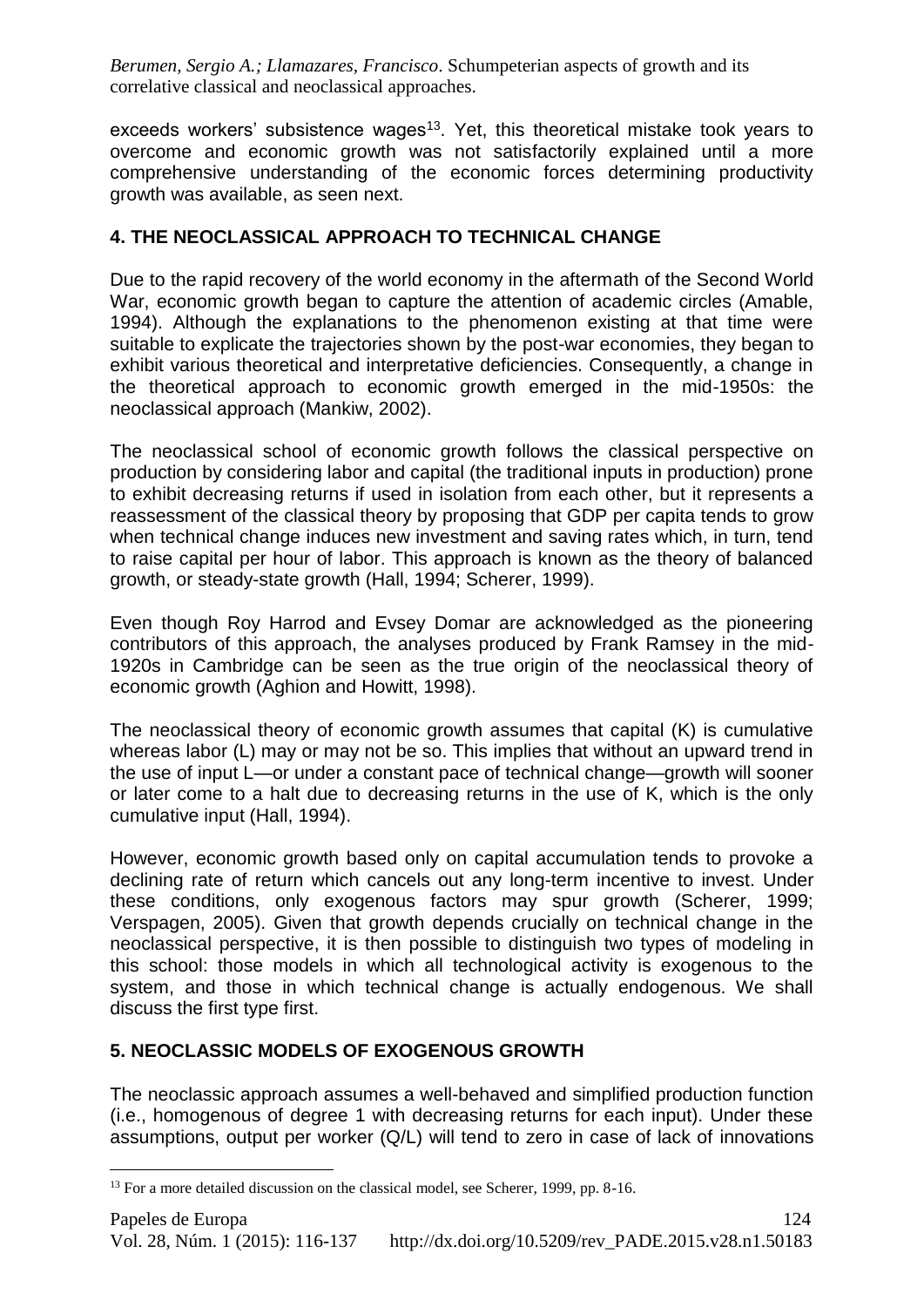(Gregersen and Johnson, 2000). The most prominent exemplar of the neoclassic model of exogenous growth is Robert Solow's (1956; 1957). For Solow, capital accumulation alone (without technical progress) tends to reduce future returns on capital, and thus curbing the incentives of long-term investment. In such a case, investment will barely cover fixed capital depreciation and the necessary equipment for day-to-day operations. We shall now describe this model in more detail.

According to Gregersen and Johnson (2000), labor (L) and technical progress (A) grow at a constant exogenous rate. All savings resulting are invested, and output (Q) is dependent on labor (L) and capital (K). Moreover, the involved production function exhibits constant returns to scale in total output but decreasing returns in individual inputs. The equation describing this situation is:

$$
Q = AK^{\alpha}L^{\beta}, \quad (\alpha + \beta = 1)
$$

Transforming this equation into its logarithmic form and deriving it with respect to time, we will have the following expression $14$ :

$$
\frac{\dot{A}}{A} = \frac{\dot{Q}}{Q} - \left[ \alpha \frac{\dot{K}}{K} + (1 - \alpha) \frac{L}{L} \right]
$$

In the equation shown above,  $\hat{A}/A$  is the residual's rate of growth,  $\alpha$  is the capital's share in total output (Q) and  $\frac{K}{K}$ *K*  $, \frac{L}{L}$ *L* represents the rate of growth in either variable K or L across time. On the other hand, Å/A involves a measure of technical progress (as in Solow's model); so, it becomes necessary to know what part of that change (which corresponds to an increase in productivity) is explained by K and what part is explained by L. It is worth pointing out that Solow defines all changes in output attributable to capital as a level effect, whereas changes attributable to labor are defined by Solow as growth effects (Solow, 1957: 319). These conditions are shown in the following equation, which is a rearrangement of the previous one.

$$
\frac{\dot{A}}{A} = \alpha \left[ \frac{\dot{Q}}{Q} - \frac{\dot{K}}{K} \right] + (1 - \alpha) \left[ \frac{\dot{Q}}{Q} - \frac{\dot{L}}{L} \right]
$$

According to Solow, level effects are determined either by increases (or cuts) in the propensity to save, or by increases in capital caused by agents' investments. Growth effects are induced, in turn, either by an exogenous variation in the population's rate of growth, or by a technological innovation<sup>15</sup>. In such a case, these conditions will make capital scarcer in relation to labor, and thus raising its productivity.

Under the neoclassical model, the capital's share in the production function is a key variable in the economic phenomenon of growth. Moreover, technical progress can neutralize capital's decreasing returns, allowing the economic system a sustained growth, although still keeping its exogenous character. In spite of its functionality,

<sup>&</sup>lt;sup>14</sup> In Solow's equation,  $\alpha$  and  $\beta$  are the inputs' shares in total output and constant returns to scale are present when these shares add up to one (see, Gregersen and Johnson, 2000; Scherer, 1999).

<sup>&</sup>lt;sup>15</sup> This is a neutral technical change in Harrod's sense (see Hall, 1994: 318).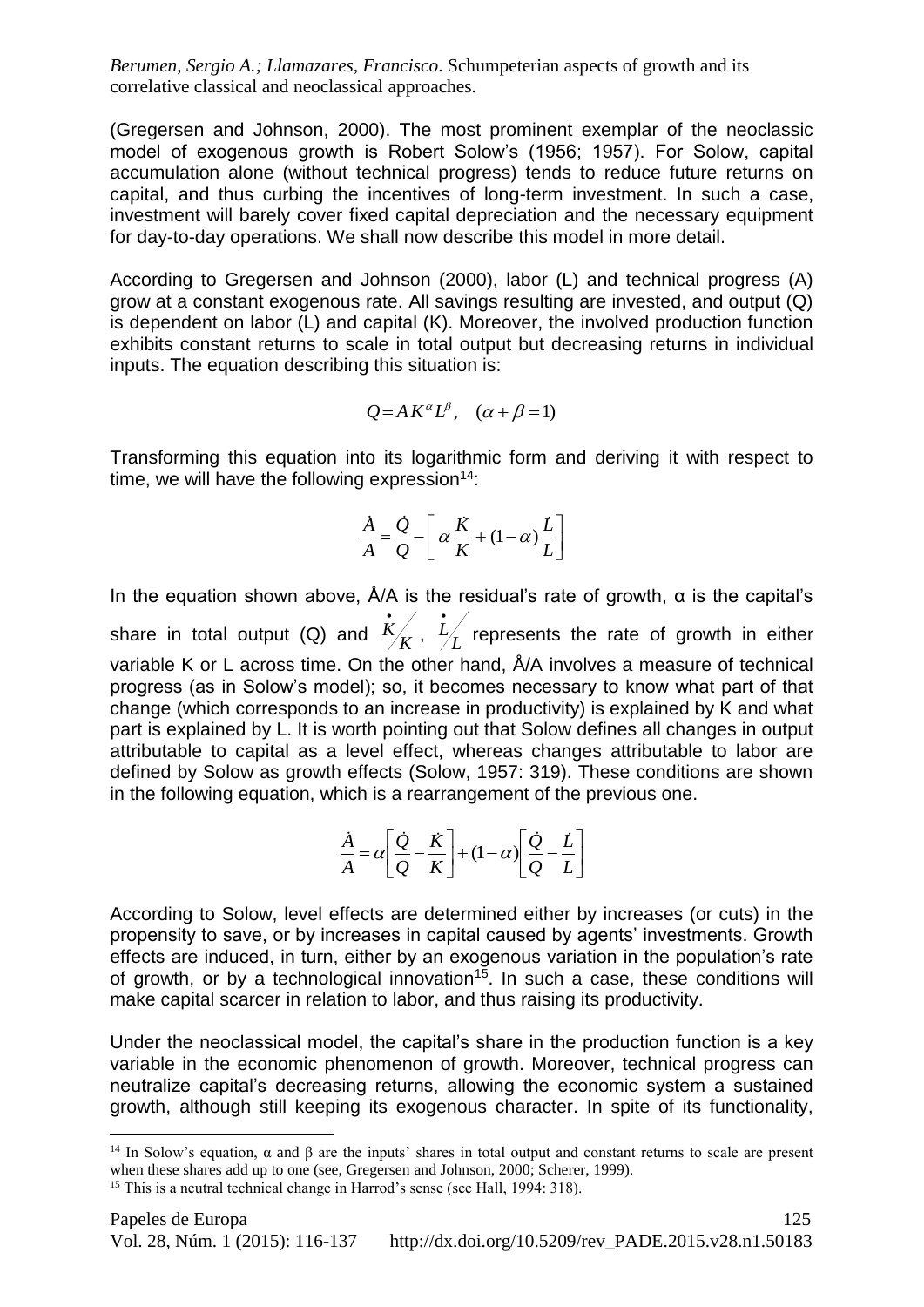Solow's model still falls short of providing relevant explanations regarding the role played by the residual in the production function. Neoclassic theorists have searched for more robust explanations in order to solve this unpleasant shortcoming, and among the several approaches proposed, endogenous models stand up by their formality and theoretical rigor. We shall next discuss the approach proposed by Paul Romer (1990).

### **6. NEOCLASSIC MODELS OF ENDOGENOUS GROWTH**

When Paul Romer published his pioneering paper in 1986, most scholars were still adherents of the neoclassical school of balanced growth that assumed technical change as an exogenous factor (Amable, 1994; Scherer, 1999). But Romer's focus on increasing returns from human capital and knowledge challenged this perception and from 1986 onwards, knowledge is seen as one of the most important factors behind the sustained growth observed in the world economy during the last quarter of the past century (World Bank, 1998). Romer is now acknowledged as one of the main contributors to the "New Growth Theory," which aims at analyzing the endogenous role of knowledge and innovation on growth (Verspagen, 2005).

In a historical perspective endogenous growth models are not new, however. Kaldor (1957) and Arrow (1962) were among the first economic theorists to model the effects of learning on productivity, a few years later, Romer (1986; 1990) and Lucas (1988) began to model increasing returns in industrial output, focusing on human capital and knowledge's effects on productivity, and Romer's 1990 paper has become the standard reference for modeling endogenous technical change due to his formal treatment of knowledge. We now shall discuss this model more formally<sup>16</sup>.

Romer's approach is based on three elements: 1) technical change lies at the heart of economic growth; 2) technical change arises mostly because of intentional profitseeking actions taken by entrepreneurs responding to market incentives; and 3) plans for transforming raw materials are different from other economic goods in the sense that, once created, no extra cost has to be incurred in using them repeatedly. Romer's model envisages a closed economy comprising three sectors: the research sector producing new technological knowledge in the form of designs for new producer durables, the intermediate goods sector which produces a range of producer durables and the final goods sector.

Technical knowledge, denoted Ω, is measured in terms of the number of designs extant and each new design thus adds 1 to the current value of  $\Omega$ . Producer durables comprise a set  $\{X\} = \{x_1, x_2, x_3, \ldots, x_{\Omega} \ldots, x_{\infty}\}\$ , where x is the output level and the numbers i = 1, 2, ...  $\infty$  label the goods. Within the set, x{Ω + 1)... x( $\infty$ ) take zero values until further new knowledge has been generated.

Final output Q is produced with a Cobb-Douglas production function, where  $H_Q$  is human capital in producing Q:

 $\overline{a}$ <sup>16</sup> The following discussion draws on the helpful interpretation of Romer's model provided by Hall, 1994, pp. 334-338.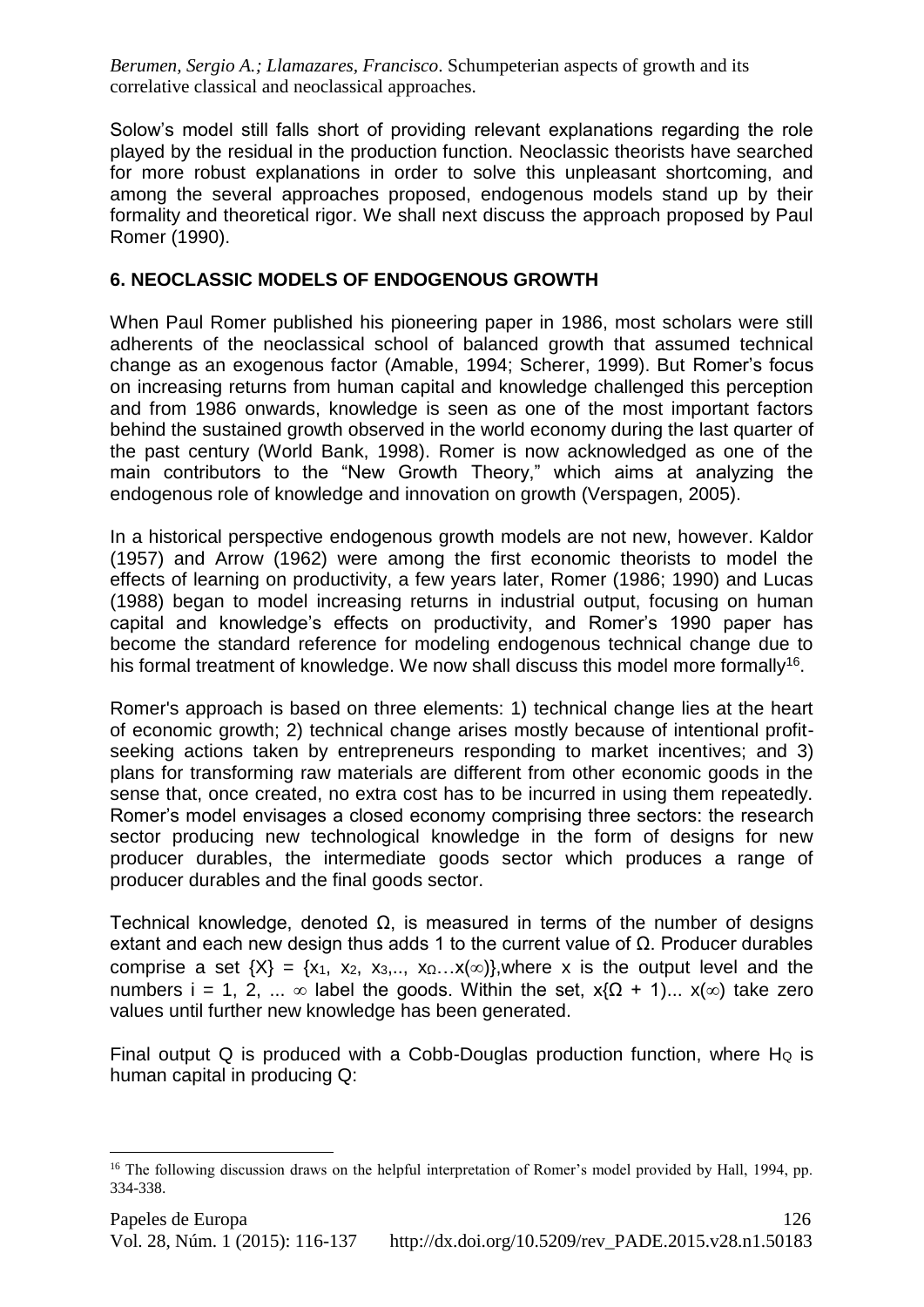$$
Q = H_Q^a \cdot L^b \sum_{i=1}^{\infty} x_i^{(1-a-b)}
$$

The aggregate labor force L is assumed constant, as is overall human capital, H, of which  $H_Q$  forms one part. In the former equation, designs are treated as discrete, indivisible objects but if problems of indivisibility and uncertainty are ignored, the index i on x can be treated as a continuous variable and the equation rewritten as:

$$
Q = H_Q^a \cdot L^b \int_0^\infty x(i)^{(1-a-b)} \, di
$$

 $Q = H_0^{\gamma} \cdot I^{\gamma} \sum_{i=1}^{N} \cdot I^{\gamma} \cdot \cdots$ <br>
The aggregate labor force L is assumed constant, as is overall human capital, H, of<br>
which H, forms one part. In the forms requisitor, designs are treated as decrete<br>
undownlote t This function is homogeneous of degree one, allowing output in the final goods sector to be described in terms of a competitive firm. In the intermediate goods sector, each producer durable is produced by a different firm which has bid successfully for the patent on the design for the good and thereafter manufactures it exclusively. Inputs into production are the design and capital goods converted from output sacrificed from consumption on a one-for-one basis. As a simplifying assumption, labor inputs are set at zero. Given its monopoly position on design i, firm i faces a downward sloping demand curve along which x(i) units of i are at any point rented at a rate of P(i) per unit per period. Assuming no depreciation, the value of a unit of good i is the Present Discounted Value (PDV) of the rental income stream it generates. In the final goods sector, the representative firm's profit, expressed in units of output, is:

$$
\int_{0}^{\infty} [H_{Q}^{a} \cdot L^{b} \cdot x(i)^{(1-a-b)} - P(i) x(i)] \, di
$$

It is important to stress that the former equation must be differentiated with respect to x(i) and set equal to zero to maximize this with respect to the quantities of each producer durable hired, which after rearrangement implies an (inverse) aggregate demand function for durables:

$$
P(i) = (1 - a - b) \cdot H_Q^a \cdot L^b \cdot x(i)^{(-a-b)}
$$

For given values of H<sub>o</sub> and L, this is a constant elasticity demand curve for each i which the monopoly producer of each durable takes as given in setting its profitmaximizing output level and price. Each firm will already have invested in acquiring the design for the durable, but this is a sunk cost. In making its forward looking choices, it takes as given HQ, L and *r* (the interest rate on loans measured in units of current output), to choose an output level x to maximize at every date its revenue less variable cost. Its revenue, P(x)x is its flow of rental from final goods producers and from the former equation equal to,

$$
P(x)x = (1 - a - b) H_0^a \cdot L^b \cdot x^{(-a-b)}
$$

To make each unit of the durable, J units of output are sacrificed from consumption. Variable costs thus total *r*Jx, implying a constant marginal cost of *r*J. Each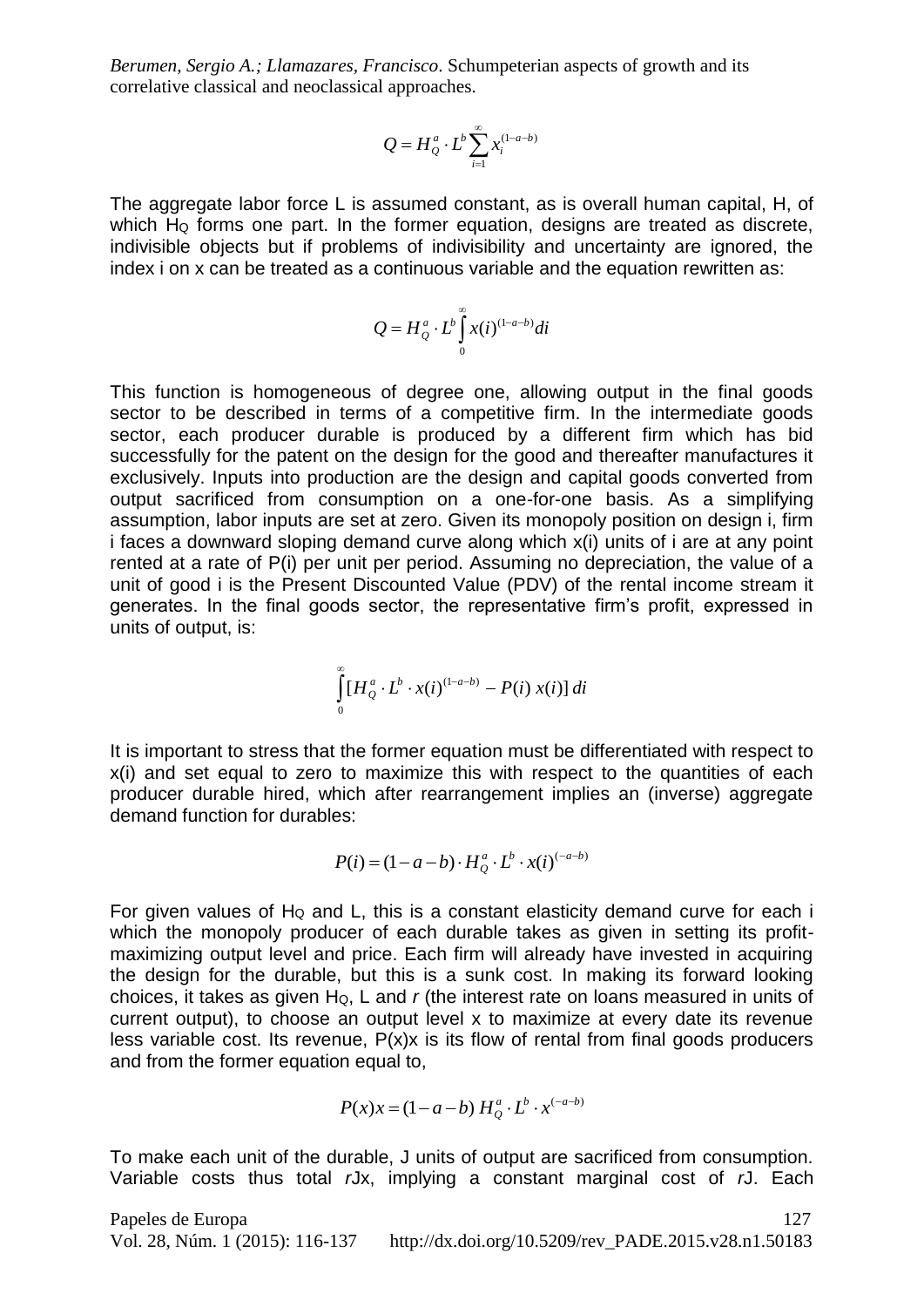monopolist's price, RJ/(1-a-b) is a mark-up over marginal cost determined by the elasticity of demand. Total capital K, the aggregate of producer durables in use, is found by multiplying the quantities of each type of capital employed in production by the output foregone in producing each unit.

$$
K = J \int_{i=1}^{\infty} x(i)
$$

The aggregate K changes according to the accounting rule (where C(t) is consumption):

$$
\frac{dK(t)}{dt} = Q(t) - C(t)
$$

Research sector output comprises increases in technological knowledge, dΩ/dt, and is generated with inputs of existing knowledge and human capital located in the sector. If researcher *m* has an amount of human capital H<sub>m</sub> and access to a portion  $\Omega_{\rm m}$  of the total stock of knowledge implicit in previous designs, the production rate of new designs by *m* will be zHmΩm, where z is a productivity parameter. All researchers are assumed to have free access to all knowledge  $(Ω)$  at any given time. Thus we observe that  $H_{\Omega}$  is total human capital in research:

$$
\frac{d\Omega}{dt} = z \cdot H_{\Omega} \cdot \Omega
$$

Implicit in this formulation are two further and crucial assumptions: 1) devoting more human capital to research leads to an increase in the rate of production of new designs, since  $\left[\frac{d\Omega}{dt}\right]$   $\left[\frac{d\Omega}{dt}\right]$  = zΩ > 0; 2) adding to the stock of knowledge, Ω, yields growth in the marginal productivity of human capital in research at a rate constant and proportional to  $\Omega$  itself. This is so because the marginal productivity of H $_{\Omega}$ , dΩ/dH<sub>Ω</sub>, is rising at the rate (d/dt)(dΩ/dH<sub>Ω</sub>), which is z $\Omega^{17}$ . On the other hand, the market for designs is competitive, so the price for designs is bidden up by potential users until it is equal to the present value of the net revenue that a monopolist expects to extract from it. Then, at every point in time the excess of revenue over marginal cost must be just sufficient to cover the interest cost on the initial investment in the design, that is:

$$
\Pi(t) = r(t) P_{\Omega}
$$

In the former equation,  $\Pi(t)$  is monopolist's profit, and P<sub>Ω</sub> the cost of producing a new design. This condition determines whether a new design will be produced or not, i.e. depending on whether its costs will be covered or not. Finally, consumers are endowed with fixed quantities of labor and human capital, own the existing durable goods producing firms and an implication of their intertemporal maximizing behavior used in the analysis is that consumption grows at the rate (*r-d*)/*s*, where d is the

<sup>&</sup>lt;sup>17</sup> Hall (1994: 337) points out that this rising productivity in research reflects beneficial spillovers, which also has the effect of preventing the returns to human capital from falling and hence prevents migration from research to manufacturing as  $\Omega$  grows.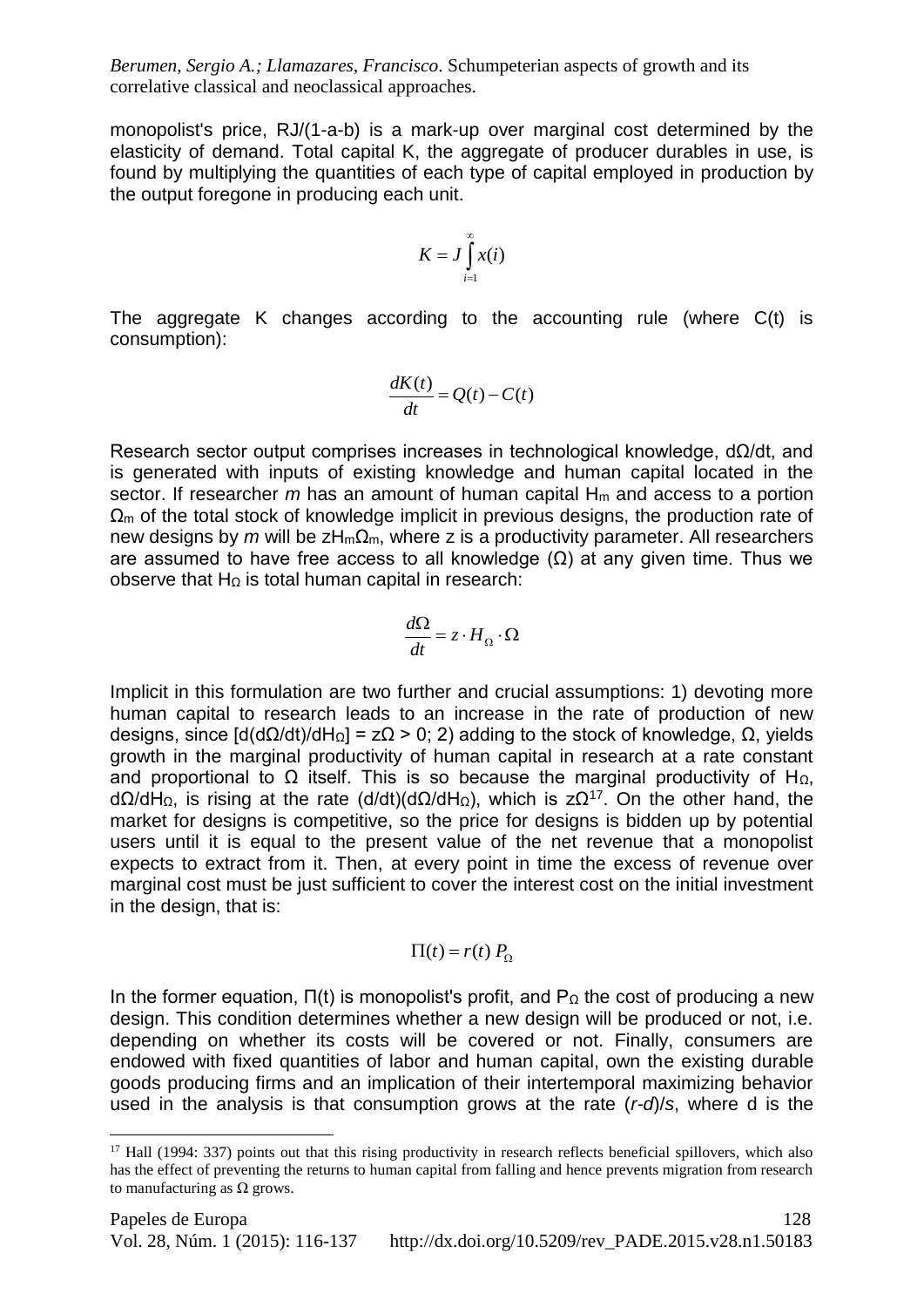subjective discount rate and *s* is the intertemporal rate of substitution. The model produces as a result, if Ω is fixed, the following equations:

$$
Q = (H_{Q}\Omega)^{a} \cdot (L \cdot \Omega)^{b} \cdot K^{(1-a-b)} \cdot J^{(a+b-1)}
$$

$$
= H_{Q}^{a} \cdot L^{b} \cdot \Omega \cdot X_{\#}^{(1-a-b)}
$$

Where the symmetry of the model implies that all existing durables will be supplied at the same level,  $x_{#}$ . The model behaves like the neoclassical growth model with labor— and human capital-augmenting technical change. If Ω grows at an exogenously specified exponential rate, the economy converges on a balanced growth path on which the rate of supply of durables and the ratio of K to Ω would be constant. Since both K and Ω are growing, human capital wage in final output will also rise.

To identify the characteristics of the model, in this case solve the equilibrium conditions along the balanced growth path, it can be shown that the cost of producing a new design P<sub>Ω</sub> is:

$$
P_{\Omega} = \left[\frac{(a+b)}{r}\right](1-a-b)H_{Q}^{a} \cdot L^{b} \cdot x_{*}(1-a-b)
$$

In equilibrium, the return on human capital in both research and manufacturing (wH) must be the same as the marginal productivity of human capital in each sector otherwise it would pay some units of human capital to relocate. The wage in the research sector is simply all the income generated there ( $P<sub>Ω</sub>$ ,  $ZΩ$ ), and to equalize returns to human capital in both sectors,  $H<sub>Q</sub> = H - H<sub>Q</sub>$  must be chosen so that wH and  $P<sub>Ω</sub>$ , zΩ both equal the marginal product of human capital in the final goods sector, so:

$$
a\cdot H_{Q}^{(a-1)}\cdot L^b\cdot \Omega\cdot x_{\#}^{(1-a-b)}
$$

From the former equation, one can observe that the marginal product of  $H<sub>Q</sub>$  grows in proportion to Ω. Therefore, rising productivity of human capital in the research sector is essential to prevent human capital from migrating to manufacturing. This in turn is vital to ensure that the research engine of growth is maintained and that sustained, non-slowing growth can persist, as the following term implies:

$$
H_{Q} = (1/z)r {a/[1-a-b)(a+b)]}
$$

Recalling that  $\Omega$  grows at the exponential rate zH<sub> $\Omega$ </sub> when H<sub>Q</sub> = H - H<sub> $\Omega$ </sub> is fixed. If *r* is fixed,  $x_{\#}$  is also fixed (an implication of monopoly pricing). Besides, Q grows at the same rate as  $\Omega$  if L, H<sub>o</sub> and x# are fixed. If x# is fixed, K and  $\Omega$  grow at the same rate, since total capital usage is  $\Omega$ x<sup>#</sup>J. Let *q* stand for the common growth rate of  $\Omega$ , K and Q, Then:

$$
g = (dQ/dt)/Q = (dK/dt)/K = (d\Omega/dt)/\Omega = zH_{\Omega}
$$

which, together with  $H_Q = (1/z)r \{a/[(1-a-b)(a+b)]\}$  implies:

Papeles de Europa de 129 Vol. 28, Núm. 1 (2015): 116-137 http://dx.doi.org/10.5209/rev\_PADE.2015.v28.n1.50183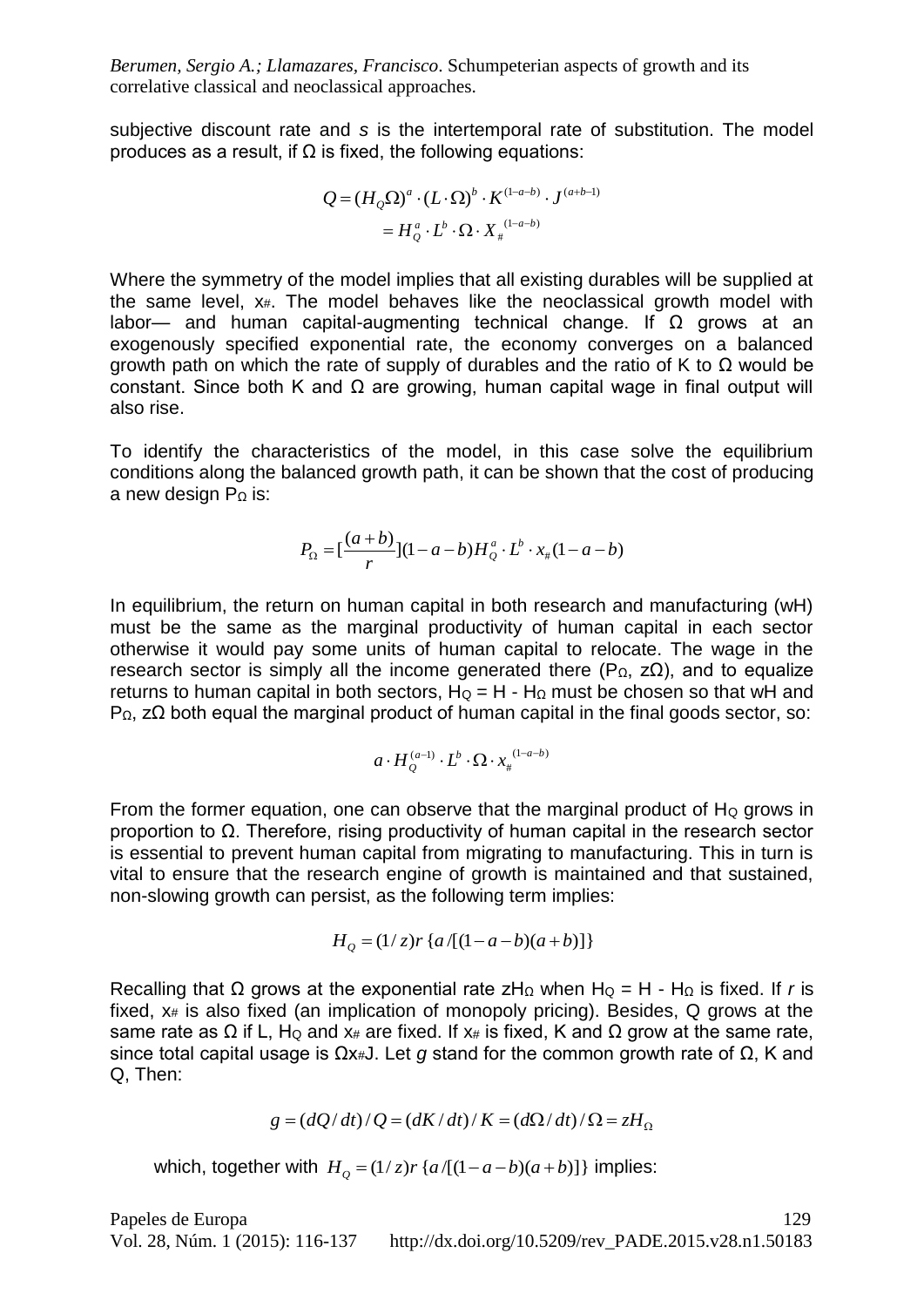$$
g = zH_{\Omega} = zH - [a/(1-a-b)(a+b)]r
$$

Importantly, this equation predicts that, along balanced growth paths, countries with greater stocks of human capital (H) will experience faster rates of economic growth. It also suggests that economic growth will be faster, the greater is the productivity of human capital employed in research (HΩ). Hence, Romer's model is useful to understand the role that human capital plays in productivity, as well as to understand why growth rates differ.

An important characteristic of endogenous growth models is that knowledge arising from any particular productive process is prone to get a widespread diffusion and become a sort of "public good<sup>18</sup>." Therefore, once knowledge is amply available to society it becomes a non-rival, non-exclusive good (OECD, 1992: 51).

Given that the stock of new knowledge tends to grow from producers' initial endowments (due to learning effects), it is necessary to protect their intellectual rights in order for them to guarantee their investment returns before this new knowledge becomes "public knowledge" (Verspagen, 2005).

As Hall (1994) points out, Romer's model is also useful to explain interest rate's role in growth. Interestingly, his approach relates human capital formation to interest rate through investments in education. Then, a higher interest rate implies a higher opportunity cost of investing in education to acquire human capital and hence tends to discourage investment in it.

Importantly, this equadion predicts that, along balanced growth paths, countries with<br>greater stocks of human capital (Hy) will experience tester rates of economic growth. It<br>greater stocks of human capital (Hy) will expe In spite of these important contributions, Romer's approach to economic growth is not exempted of criticisms. One of these critiques is concerned with the practical measurement of endogenous growth, as pointed out by Stern (1991: 127), it may be difficult to identify a knowledge-producing sector in real economies. Besides, endogenous growth models still exhibit limitations to explain the mechanism under which knowledge determines innovation. For example, Verspagen (2005) points out that growth models based on the neoclassical approach wrongly assume growth as a stable and orderly process, which is something that real world experience clearly denies. Hence, we shall next consider the schumpeterian approach to economic growth.

### **7. SCHUMPETERIAN MODELS OF ECONOMIC GROWTH**

 $\overline{a}$ 

A quick look at the history of economic development tells us that Adam Smith was the first economist in noting how technology spurred workers' productivity. In describing technical innovations in eighteenth century England, Smith saw how new technology became embedded in faster and more efficient machines, which were the result of the necessities presented by the increasing division of labor in the British manufacturing (Scherer, 1999: 8-10).

A hundred years later, Karl Marx stressed the social character of technical change by noting that capitalism had succeeded in creating the necessary incentives to capital

<sup>&</sup>lt;sup>18</sup> Romer (1990: S74) argues that public goods are both non-rival and non-excludable. He also points out that because public goods are non-excludable, they cannot be privately provided or traded in markets.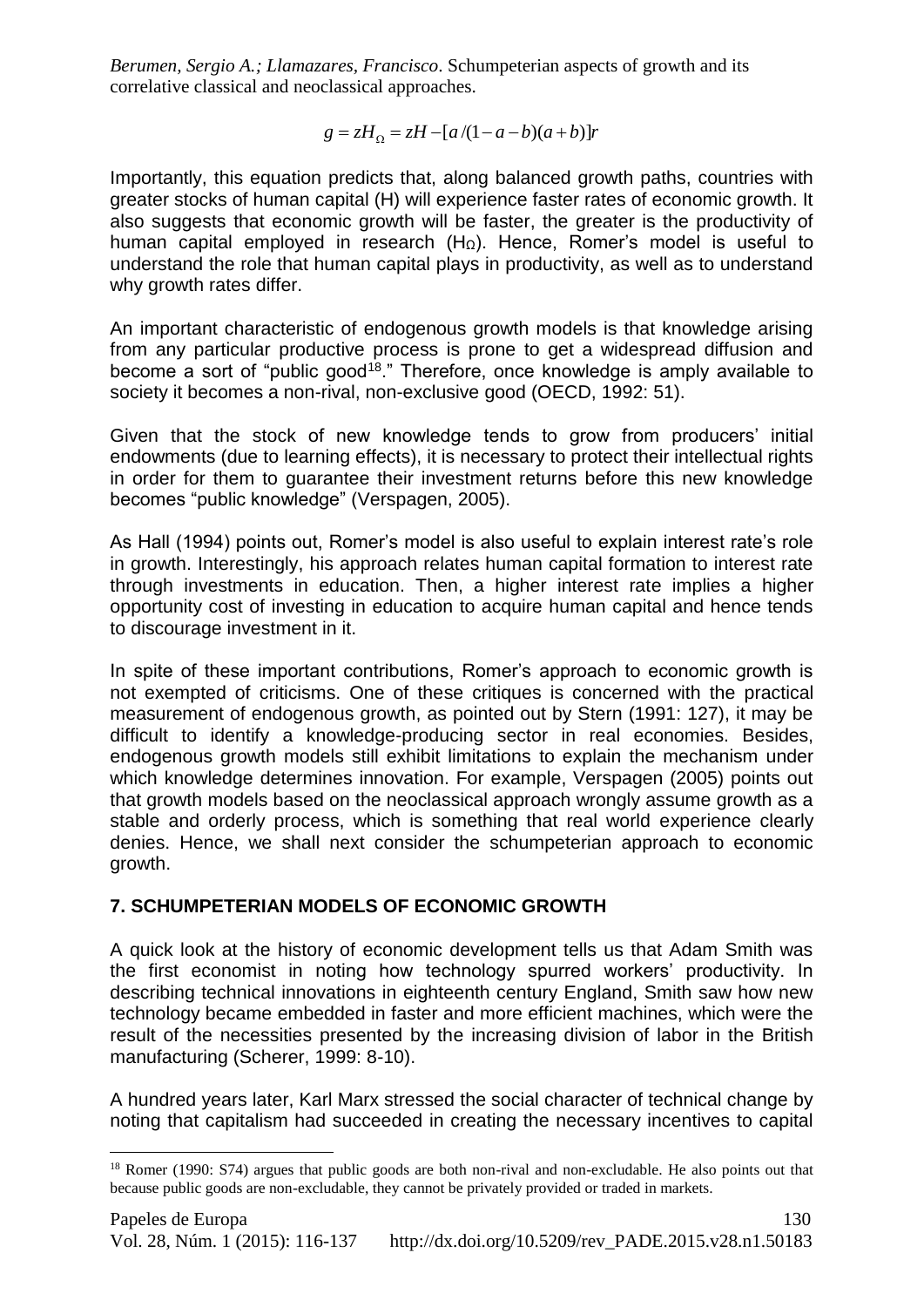accumulation by means of taking advantage of innovations in the production of merchandises (Rosenberg, 1982: 34-51).

More recently, Schumpeter (1912; 1950), in thinking about growth, introduces two fundamental concepts into economic theory. First, innovation is the main factor behind economic development because it stimulates growth though material prosperity<sup>19</sup>. Second, innovation does not come out of nothing, it asks for entrepreneurs with a strong commitment to exploit market opportunities. That is, innovative entrepreneurs are prone to establish new directions in economic activity. In Schumpeter's view, this process of "creative destruction" is the essential fact about capitalism (Schumpeter, 1950: 81-86).

Schumpeter's insight into innovation helped to create an important economic school that highlights the punctuated, and sometimes turbulent, character of economic growth. This school has been dubbed as schumpeterian (or evolutionist) (Fagerberg, 1994; Nelson and Winter, 1982; Scherer, 1999; Verspagen, 2005).

At the core of the schumpeterian approach is a redefinition of technological change itself. Contrary to the neoclassical view which regards technological change as either the choice of one technique to replace another from an existing set, or a change in the productivity of one or more of the given techniques available, schumpeterian economists define the process of technological change as the search for new and hitherto unknown techniques to add to the known set. Thus, economic growth is dependent on technological innovation.

Economic models based on this approach emphasize three elements in the social context that determine growth: 1) the institutional milieu in which technical change takes place and prosper; 2) the role of demand in growth; and 3) the existence of organizational and industrial processes which are heavily dependent on agents' "bounded rationality<sup>20</sup>."

For some schumpeterian scholars, the rate of economic growth in the long-term should be compatible with the equilibrium in the balance of payments. This assumption introduces a Keynesian component into the analysis by linking the income elasticity of demand for exports and imports as a result of the widespread mobility of international capitals for innovation investments.

In this perspective, Bart Verspagen (1993) proposes a simple approach to encompass trading interdependencies between economies that can help modeling the growth path between developed (North) and developing countries (South). To this end, Verspagen suggests that technical change in the South is a non-linear function of its initial condition in the technological gap.

<sup>&</sup>lt;sup>19</sup> Schumpeter argues that economic development depends on the entrepreneurs' ability to recombine production, so he distinguishes five different cases: 1) the introduction of new products, 2) the introduction of new industrial processes, 3) the exploitation of new markets, 4) the conquest of new sources for raw materials, and 5) new forms of industrial organization (Schumpeter, 1950: 83).

<sup>&</sup>lt;sup>20</sup> In this respect, it is worth emphasizing that the assumption that firms maximize profits may no longer be meaningful in a complex decision space with an objective function in unbounded time. Firms are assumed by evolutionary economists to be profit seeking rather than profit maximizing (see, for example, Nelson and Winter, 1982: 24-30).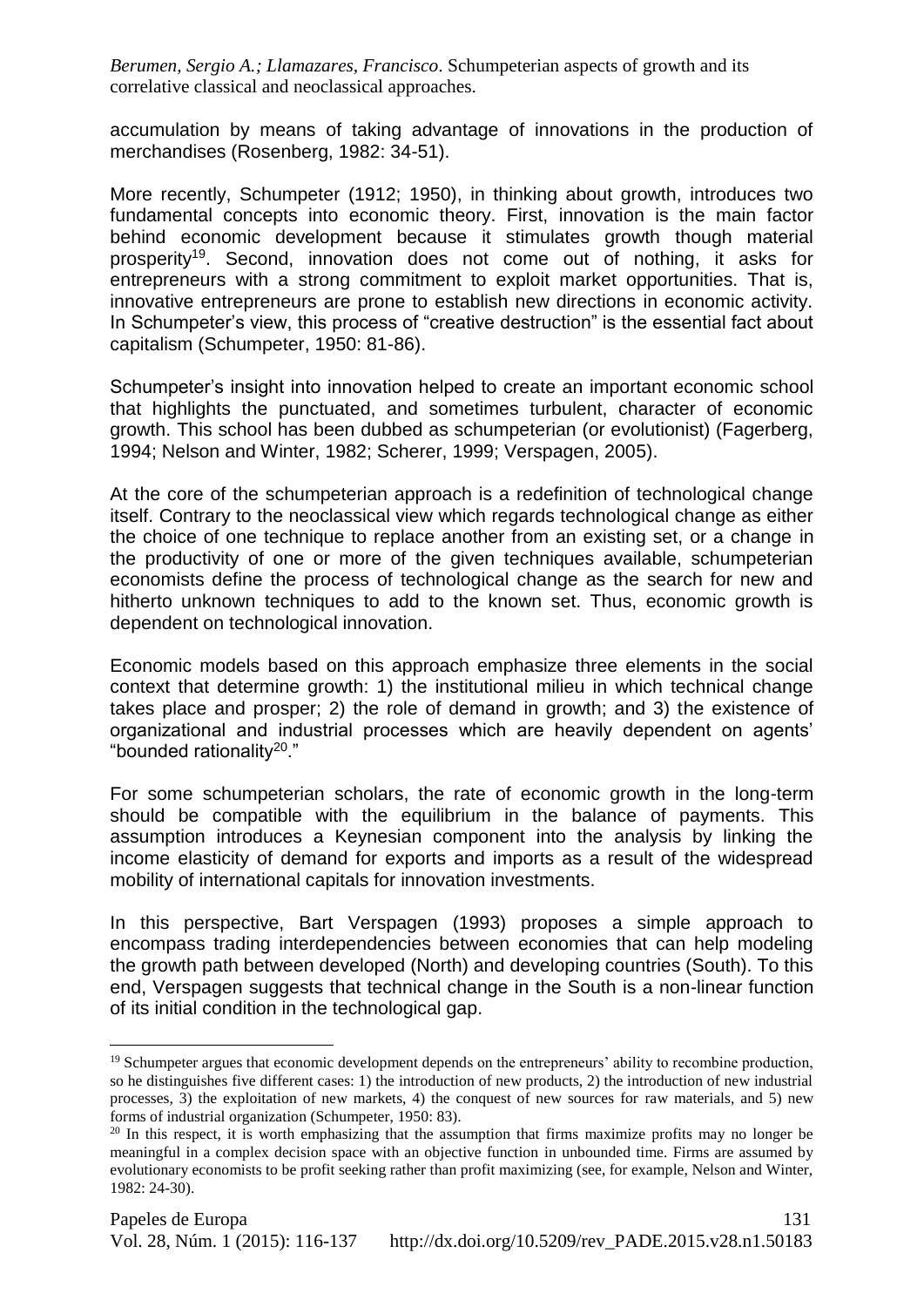The existence of this gap may encourage innovation in the South to the extent that a developing country may be capable of (successfully) imitating proven technologies. Nonetheless, if this gap is too large (larger than a certain threshold), technological diffusion becomes harder to achieve as the imitative capabilities of the South tend to diminish if the technological gap widens. For a given initial state, the imitative intensity will depend on internal learning capabilities. This implies that developing countries should have an institutional base to identify, adapt and improve the imported technology. Therefore, Verspagen sees technology acting directly and indirectly on economic growth (Verspagen, 1993: 127). The direct effect is linked to the enhancement of the stock of technological knowledge that can be harnessed by firms. The indirect effect is associated with rising exports, that is:

$$
y_i = \alpha t_i + \varepsilon x_i \quad i = s, n
$$

Where  $y_i$  is the rate of growth in output, to is the rate of growth in technological capabilities and  $x_i$  is the rate of growth in exports for country i. This equation states that the rate of growth for country i depends on the rate of technical change and the increase in exports. The rate of growth in exports for a given country is a function of its achieved level of technological capabilities (i.e., its international competitiveness) as well as of the rate of growth of the world economy (z), namely,

$$
x_s = \eta \cdot L(\frac{T_s}{T_n}) + z
$$

$$
x_n = \eta \cdot L(\frac{T_n}{T_s}) + z
$$

If  $T_n > T_s$ , then  $L(T_n/T_s) = G$ , and the technological gap will be positive; which means that exports in the North will grow at a higher rate than the international economy. The rate of technical progress in the North,  $t_n$ , is a function of its autonomous rate of innovation  $(\beta_n)$  and of the technological learning associated with productive learning (i.e., learning by doing). This kind of learning is called the "Verdoorn effect," which is represented by the term  $λy<sub>n</sub>$  in the following equation:

$$
t_n = \beta_n + \lambda y_n
$$

A distinctive feature of this model is how technical change in the South  $(t<sub>s</sub>)$  evolves,

$$
t_s = \beta_s + \lambda y_s + a \cdot Ge^{-G/\delta}
$$

Where aGe<sup>-G/δ</sup> indicates the international diffusion of technology, and  $G = L(T_n/T_s)$  is the technological gap<sup>21</sup>. This equation demonstrates the existence of a non-linear relationship between the technological gap (G) and the rate of technical change in the South. Technology gap may stimulate the international diffusion of technology if developing countries take advantage of the imitation possibilities. Apart from the level of the technological gap, this stimulus also depends on the parameter δ, which represents a measure of the "intrinsic learning capability" of the South. The maximum

<sup>&</sup>lt;sup>21</sup> It is worth stressing that in Verspagen' model, the Verdoorn effect tends to create dynamic and positive incentives for the country with the fastest rate of growth.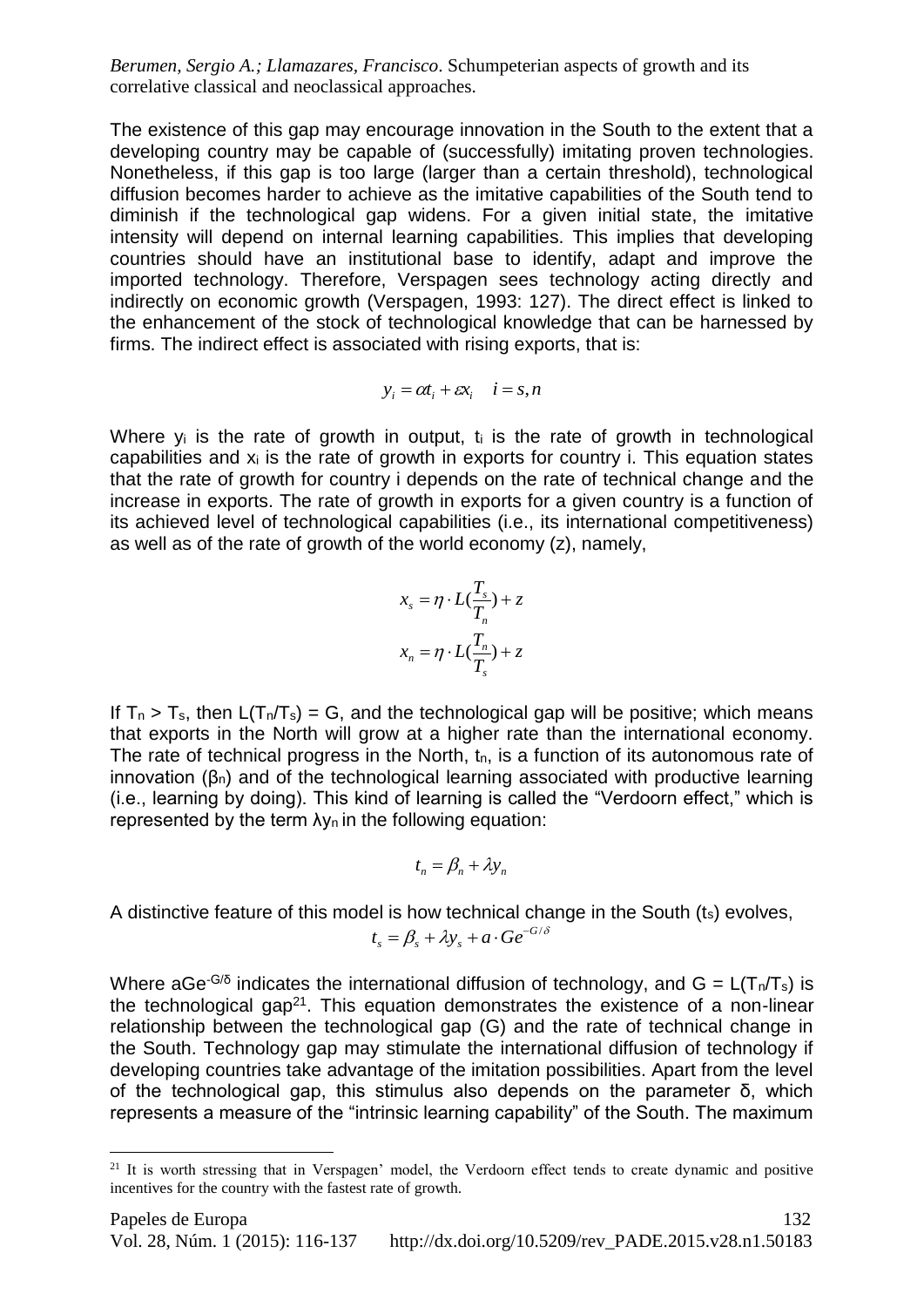level in the rate of technology diffusion toward the South is reached when G = δ. Any increase in this critical value diminishes technology diffusion due to the widening of the technological gap (Verspagen, 1993: 133).

Then, the larger the value of δ, the stronger the international diffusion of technical progress, for any given level of the technology gap G. The learning capability of the South (δ) depends on its institutional and productive frameworks, especially in relation to the institutions devoted to the development of science and technology (Verspagen, 1993: 134).

According to this approach, if the intrinsic learning capability in the South is very limited, international diffusion of technology will be deficient. On the other hand, the very existence of the technological gap draws an asymmetric competitive line between North and South. The weaker competitive position of the South generates a lesser dynamism in demand and fewer stimuli to growth. The global result on economic growth will depend on both the rate and direction of the competitive effect and the technology diffusion effect.

Even though the findings derived from Verspagen's model look robust, one should be very cautious in assuming that the existence of a technological gap between North and South can instantly spur technology diffusion (see, for example, Fagerberg, 1994: 1150; Scherer, 1999: 35-36). However, growth convergence between North and South may well be stimulated by the existence of appropriate institutional and technological capabilities in the South. Yet, if the technological gap keeps on growing due to differences in productivity between North and South, a growth convergence cannot be guaranteed. In such a case, convergence will be possible only if the South accelerates its innovation effort (Archibugi and Pietrobelli, 2003).

### **8. CONCLUSION**

Since 1945, the world economy has attested an incessant appearance of new and better technologies that have enhanced people's welfare. This impressive technological progress has been the result of the knowledge accumulated by the society through the years. And those nations that have learnt how to take advantage of it have achieved impressive rates of economic growth as well. Since that time, economists have painstakingly searched for useful explanations to this phenomenon. In this search, they have produced several approaches and theories, from which those concerned with the role that scientific knowledge plays in economic growth stand out.

Cumulative scientific knowledge can be found in several forms, such as new and better products, faster and more efficient processes, new and cheaper materials and components, cleaner and more efficient sources of energy, and so on. All these features of economic growth have been summarized in the term "knowledge-based economy," showing us that growth no longer depends exclusively on large endowments of land, raw materials, or investments in traditional capital or unskilled labor, but on an efficient administration of the input "knowledge."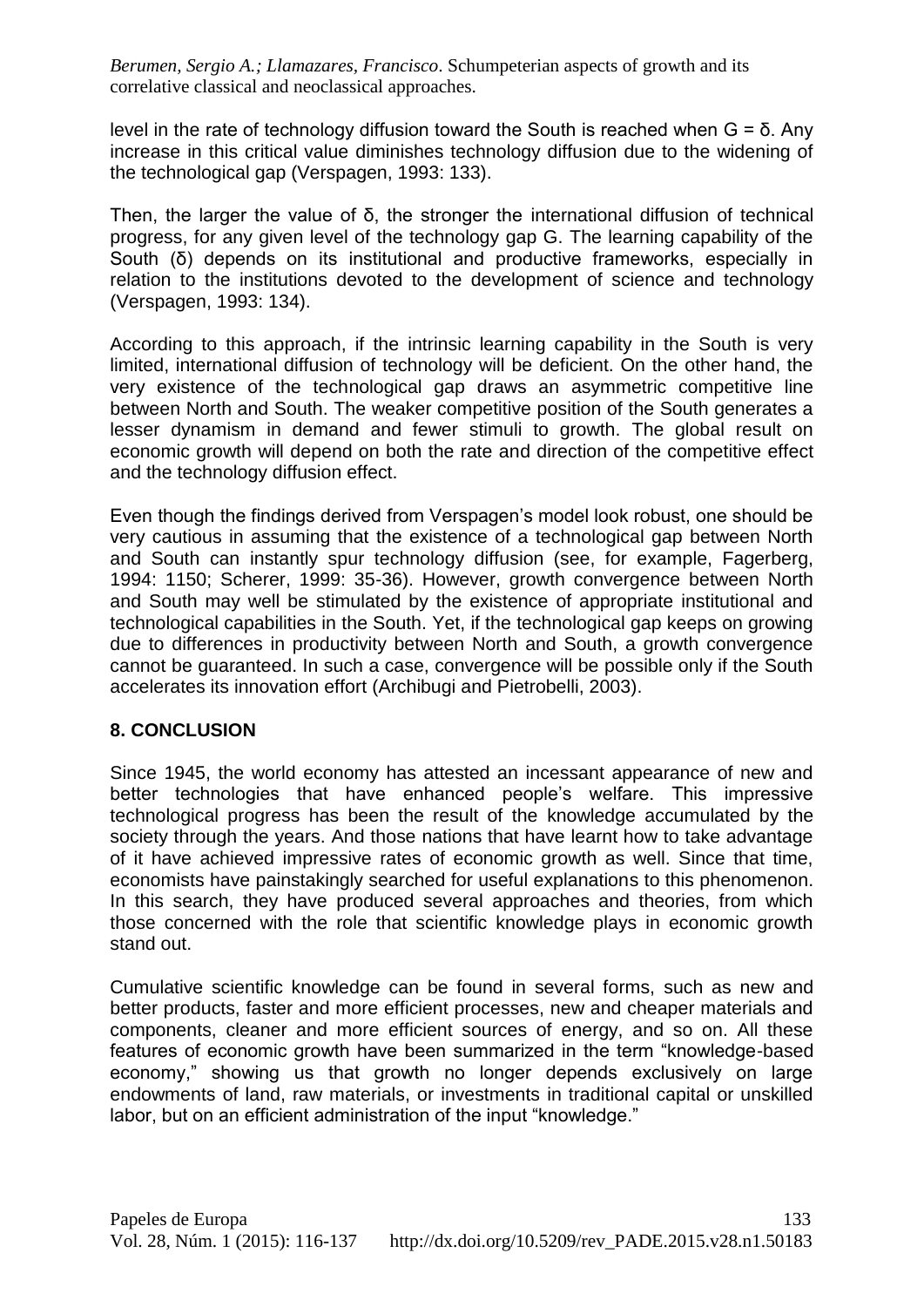In this article we identified and exposed the most important theories dealing with economic growth. Our principal aim was to stress the importance of human capital in growth by linking the effects of cumulative learning and knowledge on technical change and innovation. One should be borne in mind, however, that the dynamics of knowledge creation, exchange and diffusion remains surprisingly poorly understood, even for the most advantaged schools of economic thought. Yet, this should represent a challenge rather than a weakness for the economists interested in studying this fascinating process.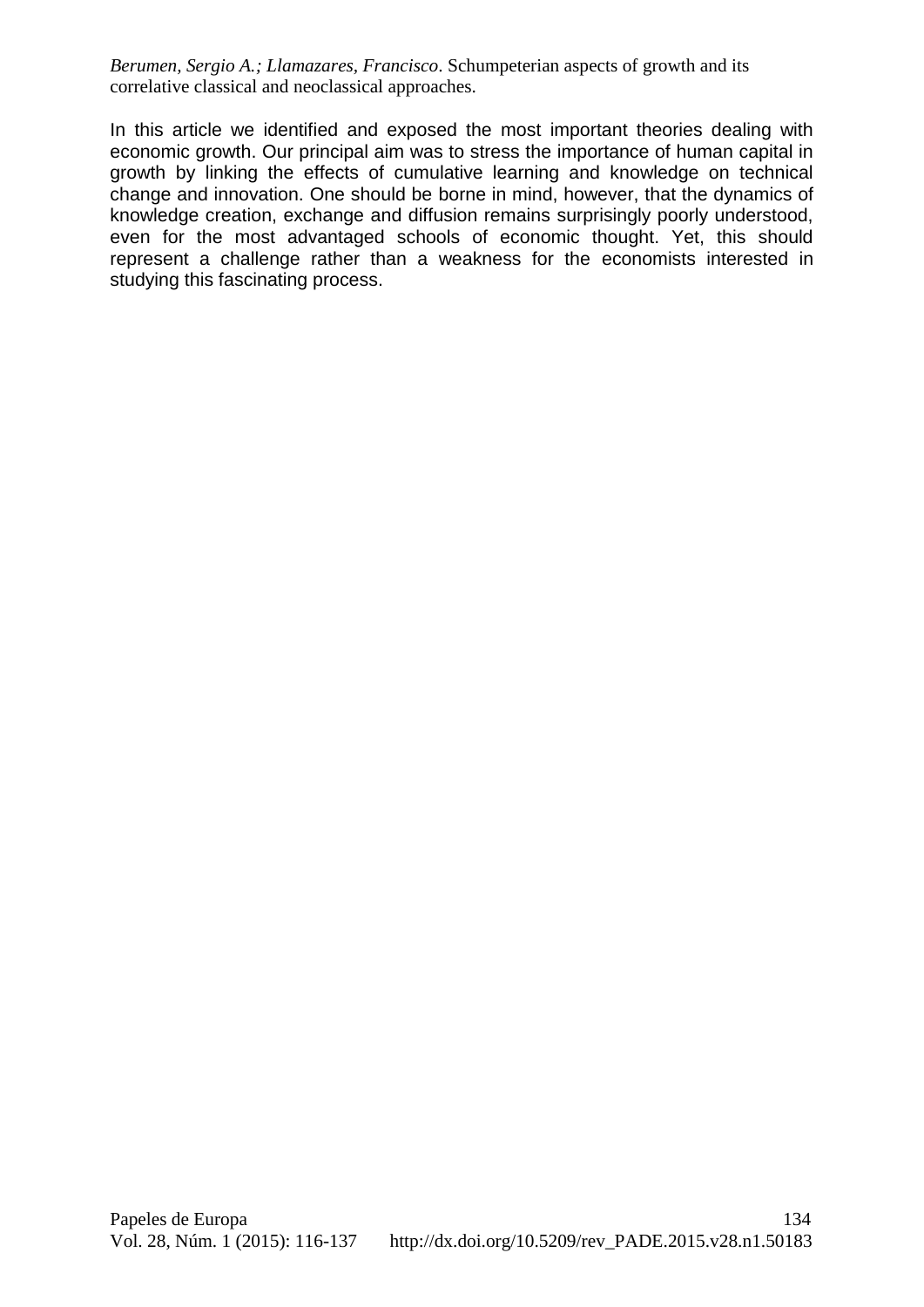### **REFERENCES**

- Aghion, P. & Howitt, P. (1998): "Endogenous Growth Theory*"*, Cambridge, USA: The MIT Press.
- Amable, B. (1994): "Endogenous Growth Theory, Convergenece and Divergence", in G. S. Editor, & L. S. Editor (Eds.), *The Economics of Growth and Technical Change* (pp. 20-44). Aldershot, UK: Edward Elgar.
- Archibugi, D. & Pietrobelli, C. (2003): "The Globalization of Technology and its Implications for Developing Countries: Windows of Opportunity or Further Burden?", *Technological Forecasting and Social Change*, 70, 861-883.
- Arrow, K. J. (1962): "The Economic Implications of Learning by Doing", *Review of Economic Studies*, 29, 155-173.
- Boulding, K. E. (1966): "The Economics of Knowledge and the Knowledge of Economics", *American Economic Review*, 56, 1-13.
- Costabile, L. & Rowthorn, R. E. (1985): "Malthus's Theory of Wages and Growth", *Economic Journal*, 95, 418-437.
- Fagerberg, J. (1994): "Technology and International Differences in Growth Rates", *Journal of Economic Literature*, 32, 1147-1175.
- Gregersen, B. & Johnson, B. (2000): "How Do Innovations Affect Economic Growth? Some Different Approaches in Economics", in C. E. Editor & M. M. Editor (Eds.), *Systems of Innovation: Growth, Competitiveness and Employment*, (pp. 326-353). Cheltenham, UK: Edward Elgar.
- Grimaldi, R. & Torrisi, S. (2001): "Codified-tacit and General-specific Knowledge in the Division of Labour Among Firms: A Study of the Software Industry", *Research Policy*, 30, 1425-1442.
- Hahn, F. H. & Matthews, R. C. O. (1964): "The Theory of Economic Growth: A Survey", *Economic Journal*, 74, 779-902.
- Hall, P. (1994): *Innovation, Economics and Evolution*, London: Harvester Wheatsheaf.
- Heng, T. M., Chin, T. H., & Choo, A. (2002): "Mapping Singapore's Knowledge-Based Economy", *Economic Survey of Singapore*, 2002, 56-75.
- Jovanovic, B. (2001): "Economic Growth: Theory", in N. J. S. Editor, & P. B. B. Editor (Eds.), *International Encyclopedia of the Social and Behavioral Sciences* (pp. 4098-4101). Amsterdam: Elsevier.
- Kaldor, N. (1957): "A Model of Economic Growth", *Economic Journal*, 67, 591-624.
- Khan, M. (2001): "Investment in Knowledge", *STI Review*, 27, 19-48.
- Low, M. B. & Abrahamson, E. (1997): "Movements, Bandwagons, and Clones: Industry Evolution and the Entrepreneurial Process", *Journal of Business Venturing*, 12, 435-457.
- Lucas, R. E. (1988): "On the Mechanics of Economic Development", *Journal of Monetary Economics*, 22, 3-42.
- Lundvall, B.-A. (1992): "National Systems of Innovation: Introduction", in B.-A. L. Editor (Ed.), *National Systems of Innovation* (pp. 1-19). London: Pinter.
- Malthus, T. R. (1803[1999]): *An Essay on the Principle of Population*. Oxford: Oxford University Press [Oxford World's Classics 1999 edition].
- Mankiw, N. G. (2002): *Macroeconomics*. New York: Worth Publishers.
- Mowery, D. C. & Oxley, J. E. (1997): "Inward Technology Transfer and Competitiveness: The Role of National Innovation Systems", in D. A. Editor, & J. M. Editor (Eds.), *Technology Globalisation and Economic Performance* (pp. 138-171). Cambridge, UK: Cambridge University Press.

Papeles de Europa 135 Vol. 28, Núm. 1 (2015): 116-137 http://dx.doi.org/10.5209/rev\_PADE.2015.v28.n1.50183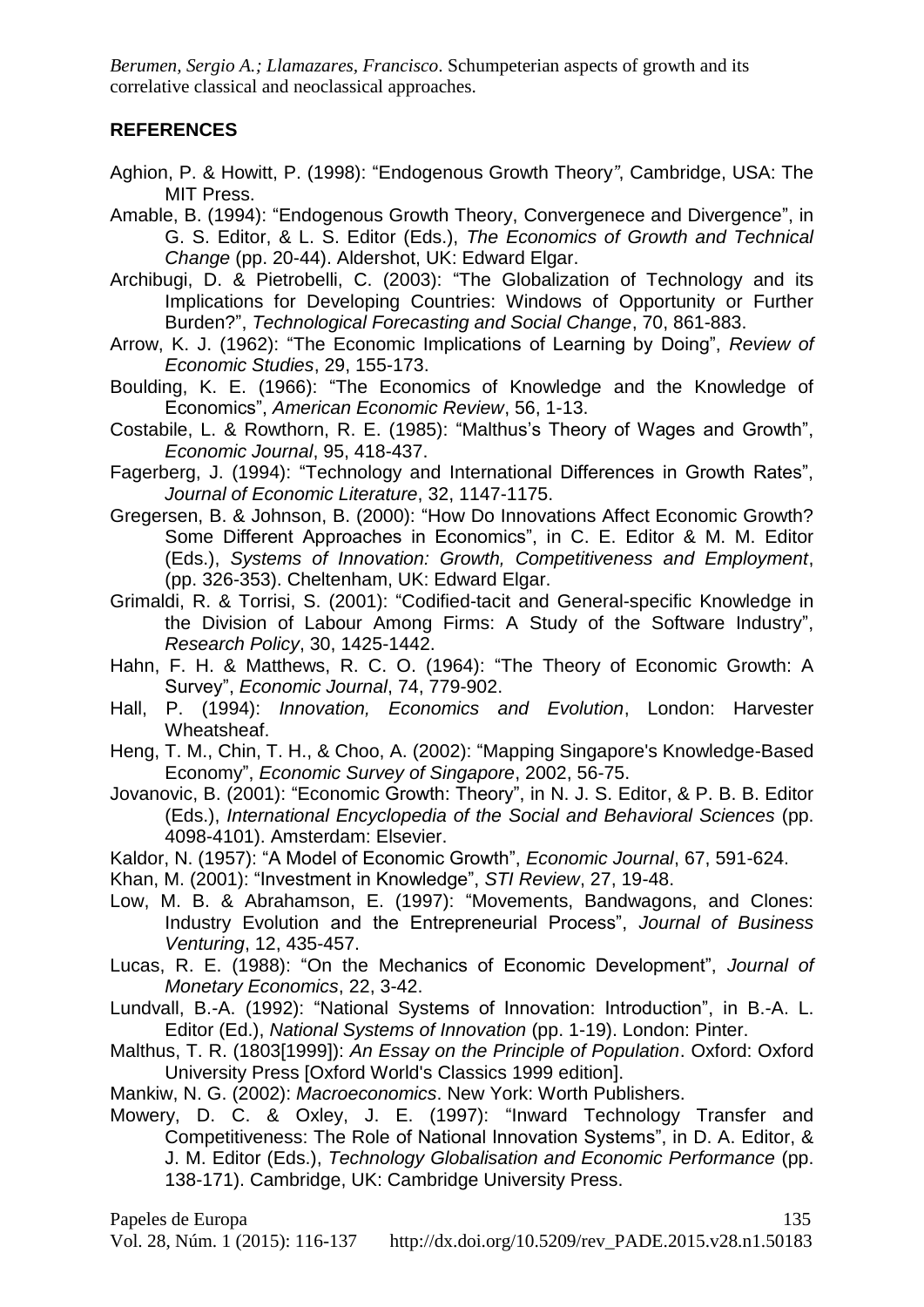Nelson, R. R. (1993): *National Innovation Systems: A Comparative Analysis.* New York: Oxford University Press.

Nelson, R. R. & Winter, S. G. (1982): *An Evolutionary Theory of Economic Change*. Cambridge, USA: Harvard University Press.

- Nonaka, I. & Takeuchi, H. (1995): *The Knowledge-Creating Company*. New York: Oxford University Press.
- OECD (1996): *The Knowledge-Based Economy*. Paris: OECD.
- OECD (1998): *Technology, Productivity and Job Creation: Best Policy Practices*. Paris: OECD.
- OECD (2000a): *Korea and the Knowledge-based Economy: Making the Transition*. Paris: OECD.
- OECD (2000b): *Science, Technology and Industry Outlook 2000*. Paris: OECD.
- OECD (2014): *Science, Technology and Industry Outlook 2014*. Paris: OECD.
- OECD (2014): *Innovation and Growth: Rationale for an Innovation Strategy*. Paris: OECD.
- Parkin, M. (2003): *Economics*. Boston: Addison-Wesley.
- Rogers, E. M. (2001): "Theory of Innovation", in N. J. S. Editor, & P. B. B. Editor (Eds.), *International Encyclopedia of the Social and Behavioral Sciences* (pp. 7540-7543). Oxford: Elsevier.
- Romer, P. M. (1986): "Increasing Returns and Long-Run Growth", *Journal of Political Economy*, 94, 1002-1037.
- Romer, P. M. (1990): "Endogenous Technological Change", *Journal of Political Economy*, 98, s71-s102.
- Rosenberg, N. (1982): *Inside the Black Box: Technology and Economics*. New York: Cambridge University Press.
- Samuelson, P. A. & Nordhaus, W. D. (2002): *Economics*. New York: McGraw-Hill.
- Scherer, F. M. (1999): *New Perspectives on Economic Growth and Technological Innovation*. Washington: Brookings Institution Press.
- Schumpeter, J. A. (1912): *Theorie der Wirtschftlichen Entwicklung*. Munich: Verlag Dunker und Humbolt.
- Schumpeter, J. A. (1950): *Capitalism, Socialism and Democracy*. New York: Harper & Row.
- Shapiro, C. & Varian, H. R. (1999): *Information Rules: A Strategic Guide to the Network Economy*. Boston: Harvard Business School Press.
- Soete, L. (2001): "The New Economy: A European Perspective", in D. A. Editor, & B.- A. L. Editor (Eds.), *The Globalizing Learning Economy*, (pp. 21-44). Oxford: Oxford University Press.

Solow, R. M. (1956): "A Contribution to the Theory of Economic Growth" *Quarterly Journal of Economics*, 70, 65-94.

Solow, R. M. (1957): "Technical Change and the Aggregate Production Function", *Review of Economics and Statistics*, 39, 312-320.

- Steedman, I. (2001): "On 'Measuring' Knowledge in New (Endogenous) Growth Theory", Conference Paper, Pisa, Italy: The Growth Theory Conference. 5-7 October 2001.
- Stern, N. (1991): "The Determinants of Growth", *Economic Journal*, 101, 122-133.
- Tassey, G. (2004): "Policy Issues for R&D Investment in a Knowledge-Based Economy", *Journal of Technology Transfer*, 29, 153-185.
- Verspagen, B. (1993): *Uneven Growth Between Interdependent Economies*. Aldershot, UK: Avebury.